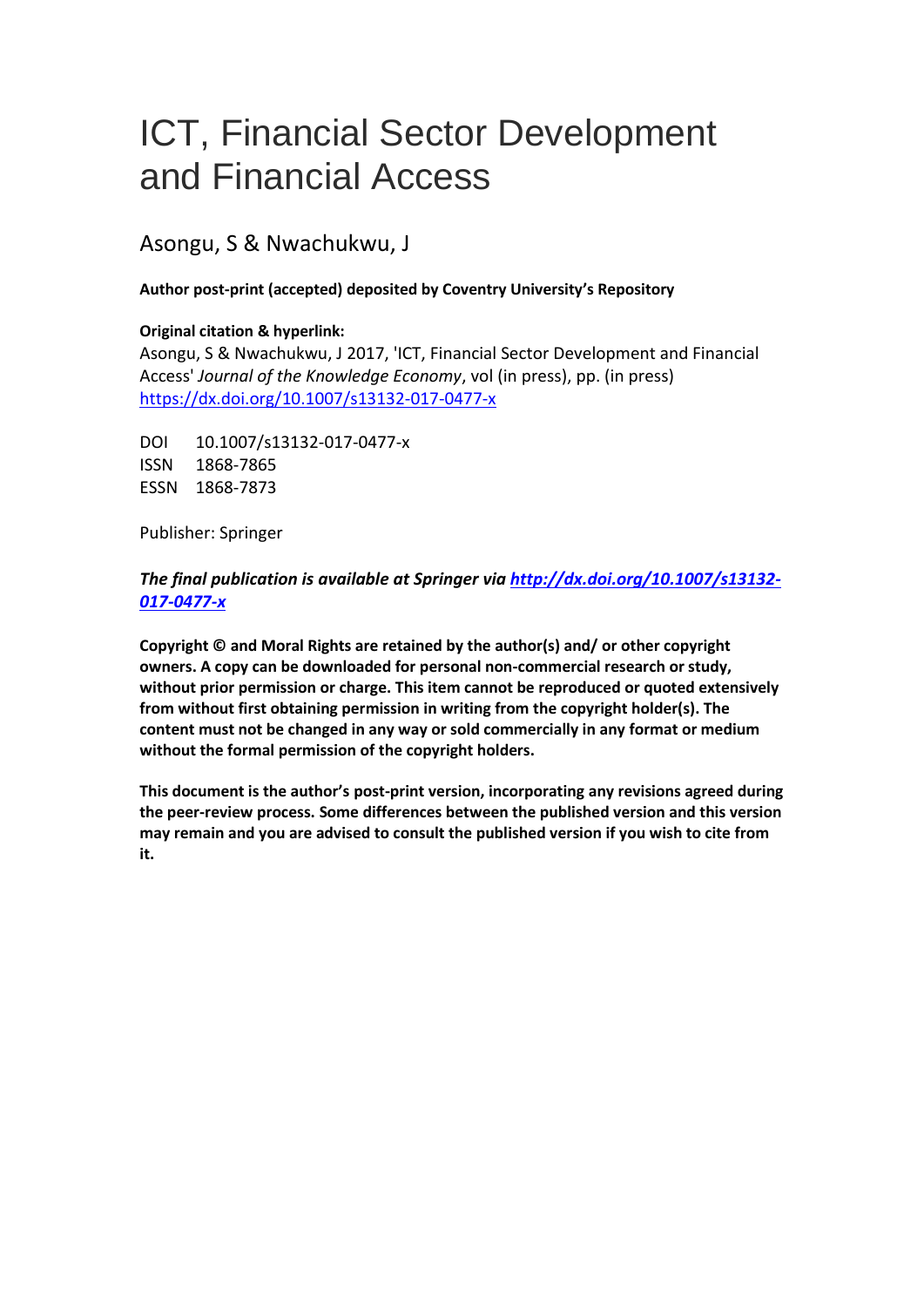# **ICT, Financial Sector Development and Financial Access**

# **Simplice A. Asongu**

African Governance and Development Institute, P.O. Box 8413, Yaoundé, Cameroon E-mail: [asongusimplice@yahoo.com](mailto:asongusimplice@yahoo.com)

# **Jacinta C. Nwachukwu**

School of Economics, Finance and Accounting, Faculty of Business and Law, Coventry University Priory Street, Coventry, CV1 5FB, UK Email: [jacinta.nwachukwu@coventry.ac.uk](mailto:jacinta.nwachukwu@coventry.ac.uk)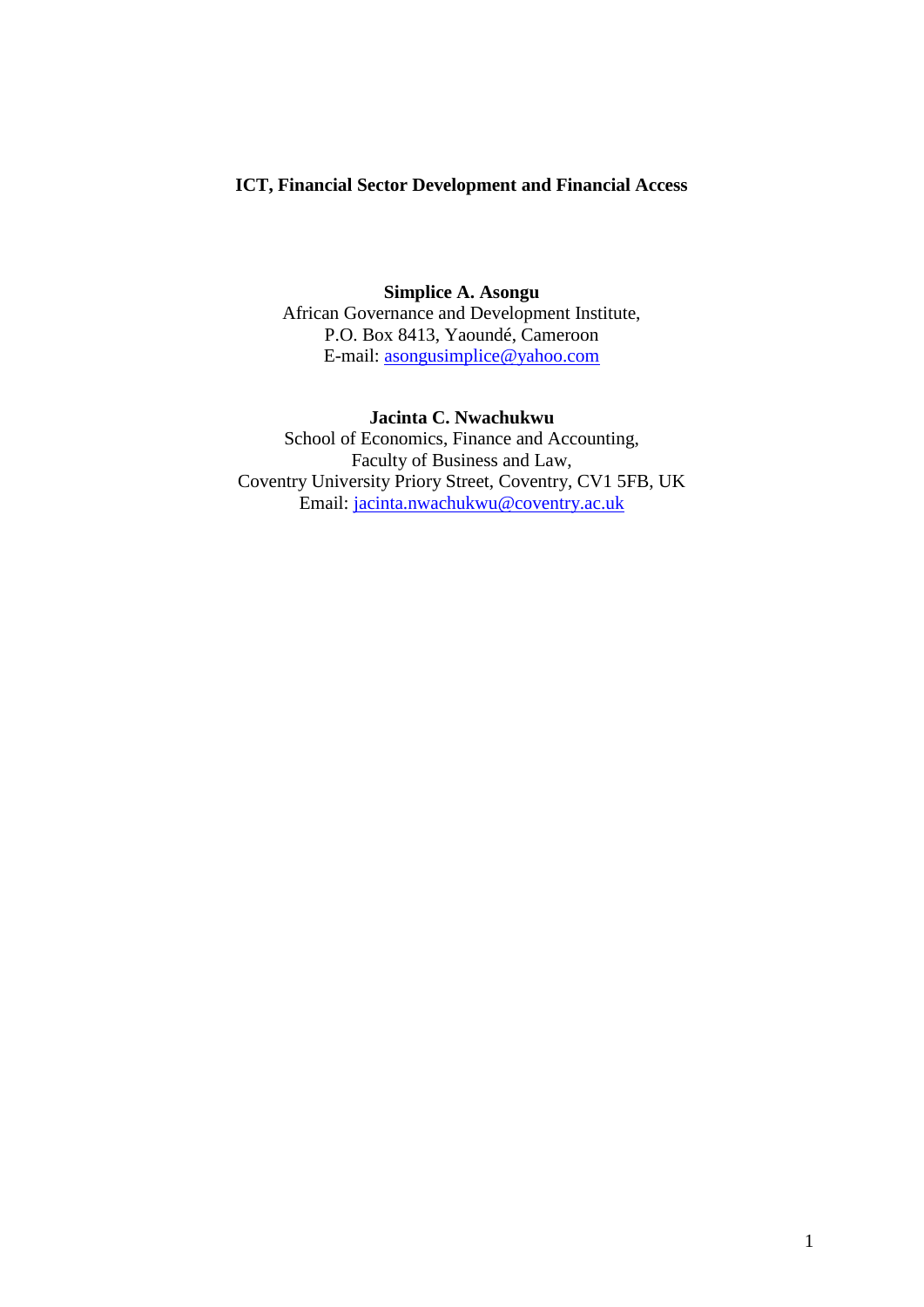## **ICT, Financial Sector Development and Financial Access**

## **Abstract**

This study assesses the role of ICT (internet and mobile phone penetration) in complementing financial sector development (financial formalization and informalization) for financial access. The empirical evidence is based on Generalised Method of Moments with 53 African countries for the period 2004-2011. The following findings are established from linkages between ICT, financial sector development and financial activity. *First*, the interaction between ICT and financial formalization (informalization) decreases (increases) financial activity. *Second,* with regards to net effects, the expected signs are established for the most part. In spite of the negative marginal effects from financial informalization, the overall net effects are positive. *Third,* the potentially appealing interaction between ICT and informalization produces positive thresholds that are within ranges. Policy implications are discussed in three main strands. They include implications for (i) mobile/internet banking; (ii) a quiet life and (iii) ICT in reducing information asymmetry and surplus liquidity.

*JEL Classification*: G20; G29; L96; O40; O55

*Keywords*: Allocation efficiency; Financial sector development; ICT

#### **Compliance with Ethical Standards**

The authors are self-funded and have received no funding for this manuscript. The authors also have no conflict of interest.

This article does not contain any studies with human participants or animals as performed by the author.

## **Acknowledgement**

The authors are indebted to the editor and referees for constructive comments.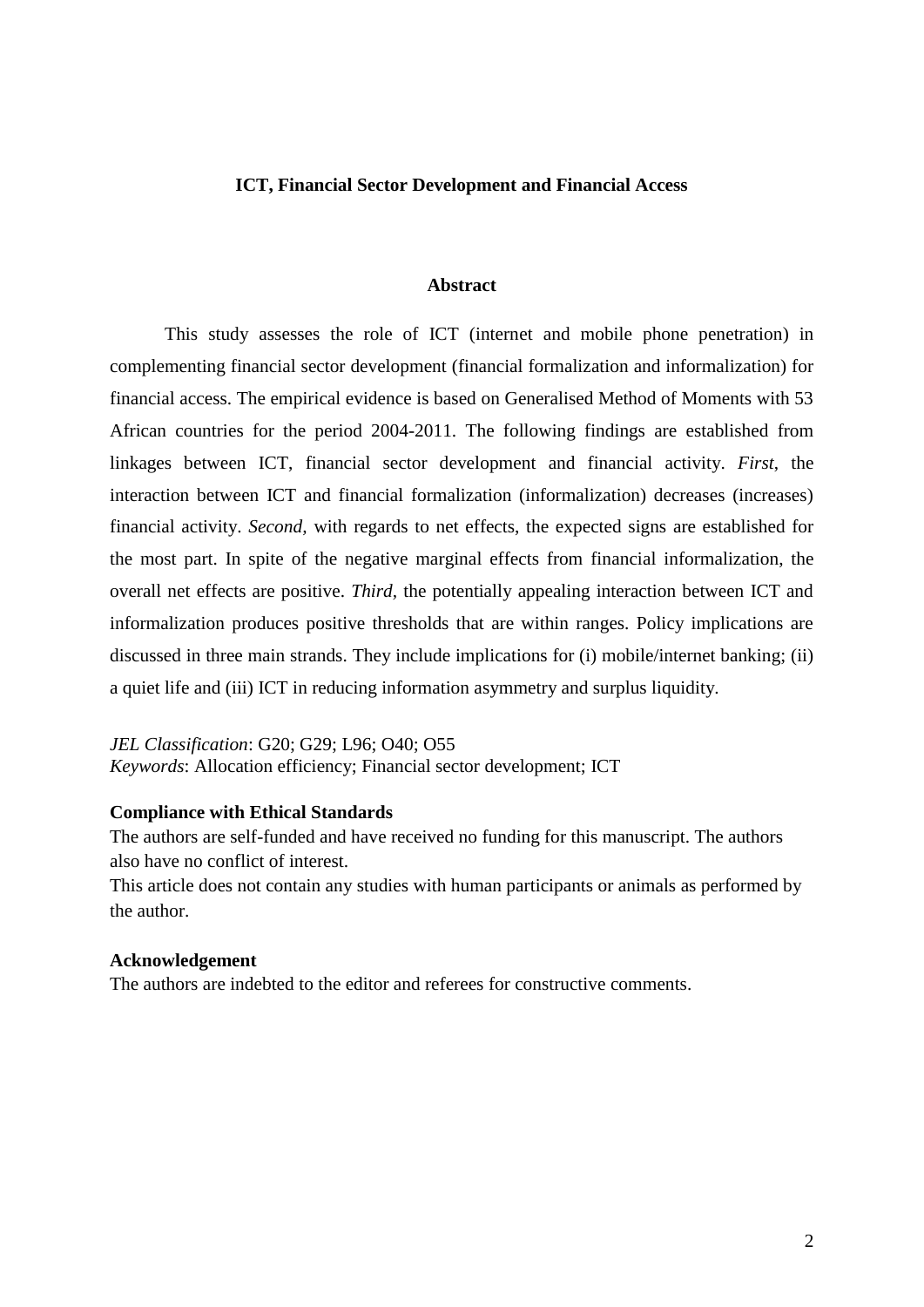#### **1. Introduction**

Positioning of an inquiry on linkages between information and communication technology (ICT), financial sector development and financial access in Africa has a fourfold motivation, namely: (i) the scope of ICT on that continent, (ii) need for alternative sources of finance for Africa's growing investment needs, (iii) rising concerns about surplus liquidity and gaps in the measurement of financial development and (iv) scarce literature on financial sector development.

*First*, there is considerable scope for the development of ICT in Africa compared to other regions of the world. As documented in recent ICT literature (Penard et al., 2012; Asongu, 2015a), the continent is experiencing an uneven development in mobile phone and internet penetration. According to the narrative, whereas as of 2010 mobile phone and internet penetrations had reached saturation levels in developed economies, their development in Africa was low and asymmetric with 41 percent (9.6 percent) of mobile phone penetration (internet penetration). The studies are consistent with the view that the ICT market in Africa represents considerable opportunities for doing business because high-end markets in Asia, North America and Europe are experiencing stabilization in the penetration of the mobile phone and internet.

*Second,* the African business literature accords with the view that domestic sources of capital are needed to finance Africa's growing investment ambitions (Rolfe & Woodward, 2004; Bartels et al., 2009; Tuomi, 2011; Darley, 2012). A means of internal finance is through the role of financial intermediaries in the transformation of mobilized domestic deposits into credit.

*Third*, unfortunately the need for internal finance on the continent starkly contrasts with substantially documented concerns of surplus liquidity in the financial intermediary sector (Saxegaard, 2006; Fouda, 2009; Asongu, 2014a). Furthermore, the literature has failed to assess this anxiety in the light of conceiving and measuring financial development efficiency as to the ability of financial institutions to fulfil their fundamental role of transforming mobilized deposits into credit. (see Ataullah et al. 2004; Al-Obaidan, 2008; Kiyato, 2009; Kablan, 2010). The financial efficiency indicators employed in the African financial development literature have included: profit efficiency (Hauner & Peiris, 2005); Data Envelopment Analysis (DEA) for technical efficiency (Kablan, 2009) and cost efficiency (Chen, 2009; Mensah et al., 2012).

Fourth, financial sector development has not been given the attention it deserves in the finance literature. In accordance with recent papers (O'Toole, 2014; Asongu, 2015b), the bulk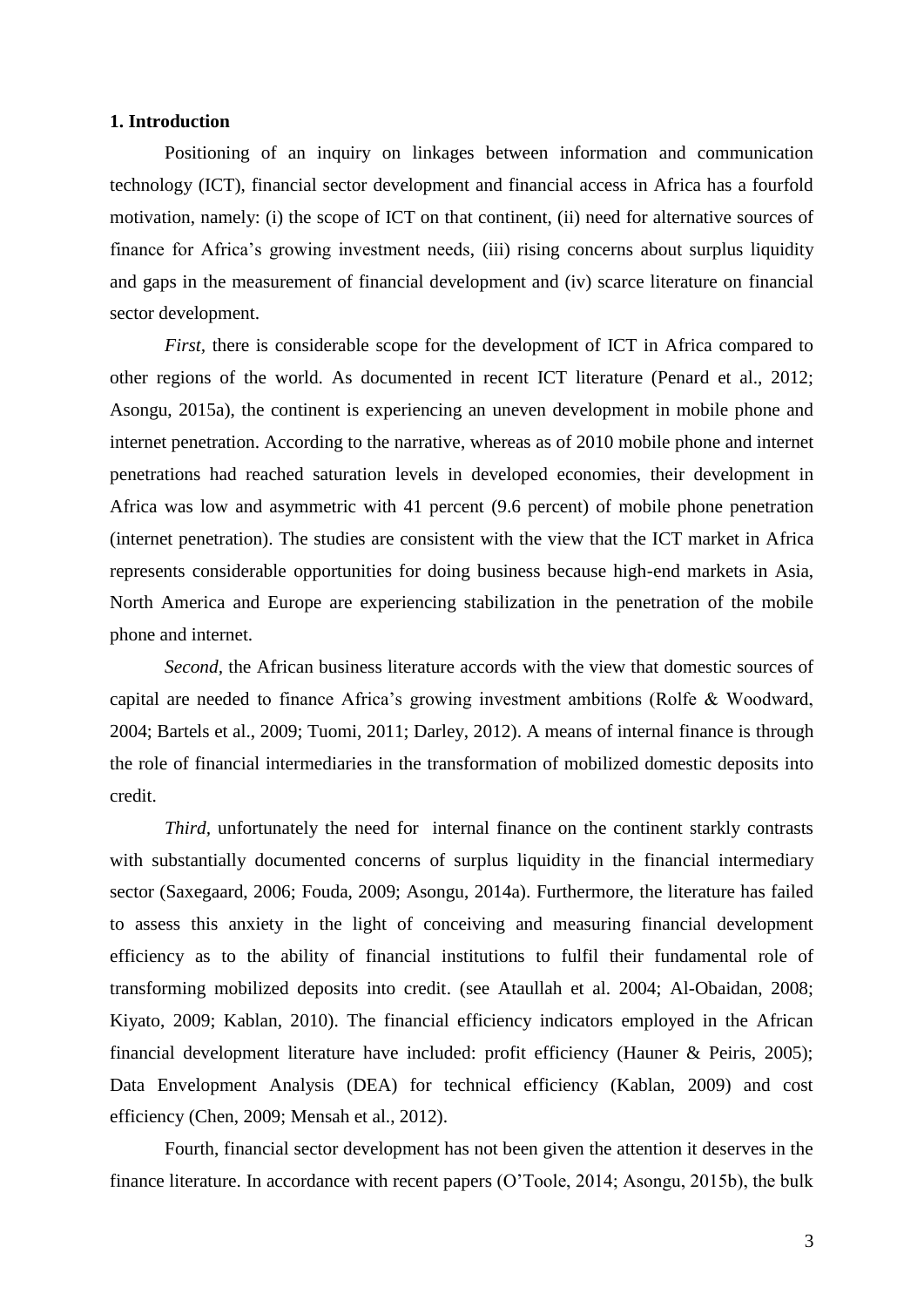of studies has been restricted to more specific dimensions of financial institutions like foreign bank participation and bank concentration. We deviate from this by focusing on financial sector development in terms of competition. Theoretically, whereas a considerable proportion of the literature has assessed the effect of financial reforms on financial development (Arestis et al., 2002; Batuo & Kupukile, 2010), this study argues that the failure to introduce the concept of financial sector development through shares of formal and informal financial sectors is a substantial missing link in the literature.

Noticeably, the above literature leaves room for improvement in three main areas. They involve he need to: (i) focus on regions where concerns about financial access are most severe; (ii) understand financial development from the perspective of the fundamental role of banks in transforming mobilized deposits into credit in the light of substantially documented surplus liquidity issues and (iii) examine the role of ICT in financial sector development for financial access.

By introducing the concept of financial sector development (which is discussed in detail in Section 2), this study unites two streams of research by simultaneously contributing to the macroeconomic literature on measuring financial development and responding to the growing field of economic development by means of informal finance and ICT. Moreover, the empirical exercise suggests a pragmatic way of disentangling the effect of various financial sectors on financial development. In essence, we introduce hitherto unexplored concepts of financial sector formalization and informalization.

In the light of the above, this study further examines the role of ICT in financial sector development (or financial sector competition) for financial access in 53 African countries for the period 2004-2011. The rest of the paper is structured as follows. Section 2 discusses theoretical underpinnings and clarifies the concept of financial sector development. Data and methodology are covered in Section 3. The empirical results and policy implications are presented in Section 4. Section 5 concludes and advises on future research directions.

#### **2. Theoretical Underpinnings and Financial Sector Development**

This section is discussed in three principal strands: (i) the first-two engage the nexus between information sharing and financial allocation efficiency on the one hand and the intuition motivating the relevance of ICT in information sharing for financial access on the other, and (ii) the last-strand clarifies the concept of financial sector development within the framework of financial sector competition.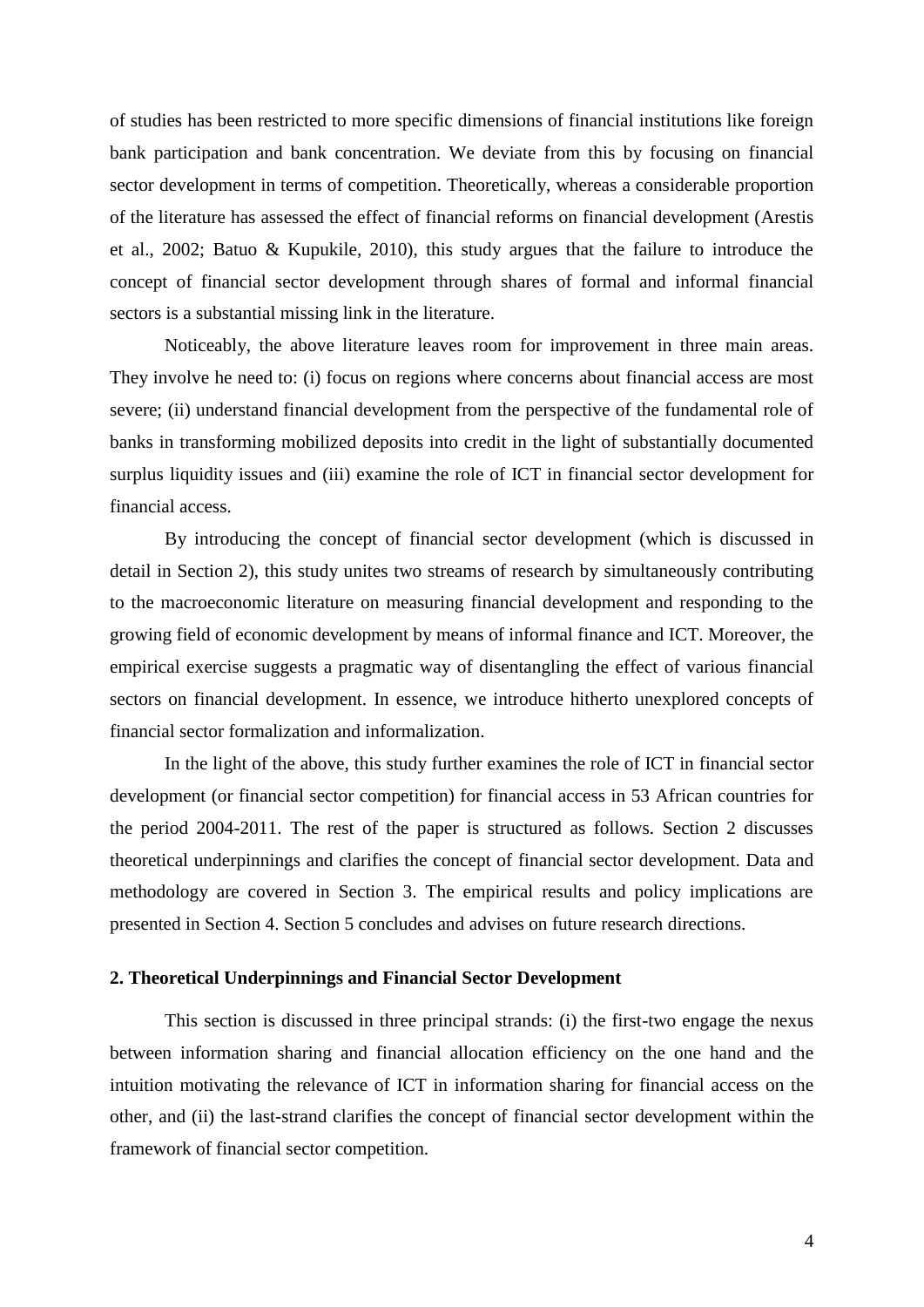*First,* consistent with Claus and Grimes (2003), there are two dominant thoughts in the literature on the theoretical relationship between financial development and the sharing of information. The earliest is concerned with the transformation of risk characteristics of bank assets whereas the next focuses on channels through which the provision of liquidity by banks can be consolidated. Furthermore, both strands accord with the fact that the fundamental role of financial intermediation is to consolidate financial allocation efficiency through cost reduction and the optimal funnelling of financial resources from lenders to borrowers.

*Second,* ICT has been established in developing countries to diffuse information between market participants. Some of the appeals of ICT facilitating financial access include (i) reducing the cost of marketing and enhancing participation in the market (Muto & Yamano, 2009, p. 1887) and (ii) decreasing information asymmetry (Aminuzzaman et al., 2003). In a nutshell, the intuition underlying ICT in financial sector competition for financial development builds on the fact that ICT has been documented to reduce information asymmetry (Andonova, 2006) and boost competition between formal and informal financial sectors (Asongu, 2013).

In the light of the above, the relevant question underlying the theoretical underpinning is the following: how can ICT help in the development of one financial sector vis-à-vis another in view of improving financial access? The foundations are based on the intuition that the ICT increases banking sector competition for financial access. This perception is consistent with the internet growth and economic growth theory by Goel and Hsieh (2002): "*We argue that some effects of the Internet can be understood within the context of traditional economics. Specifically, the Internet has the potential to make market more contestable and hence more competitive,*" (p. 221). In what follows, we first discuss the relationship between ICT and financial access and then the relevance of ICT-driven financial sector development for financial access.

On the importance of ICT in financial access, ICT is relevant in enabling financial institutions to increase the availability of credit to corporations and households. Therefore, ICT through information sharing contributes to reducing information asymmetry and therefore enhances the capacity of financial institutions to assess the risk profiles of borrowers. Hence, ICT enables banks and credit agencies to share information on borrower risk profiles. When such data on credit history is provided to financial institutions by means of ICT, banks use this information to reduce their adverse selection because they can more exhaustively examine the collateral of borrowers with information provided by sharing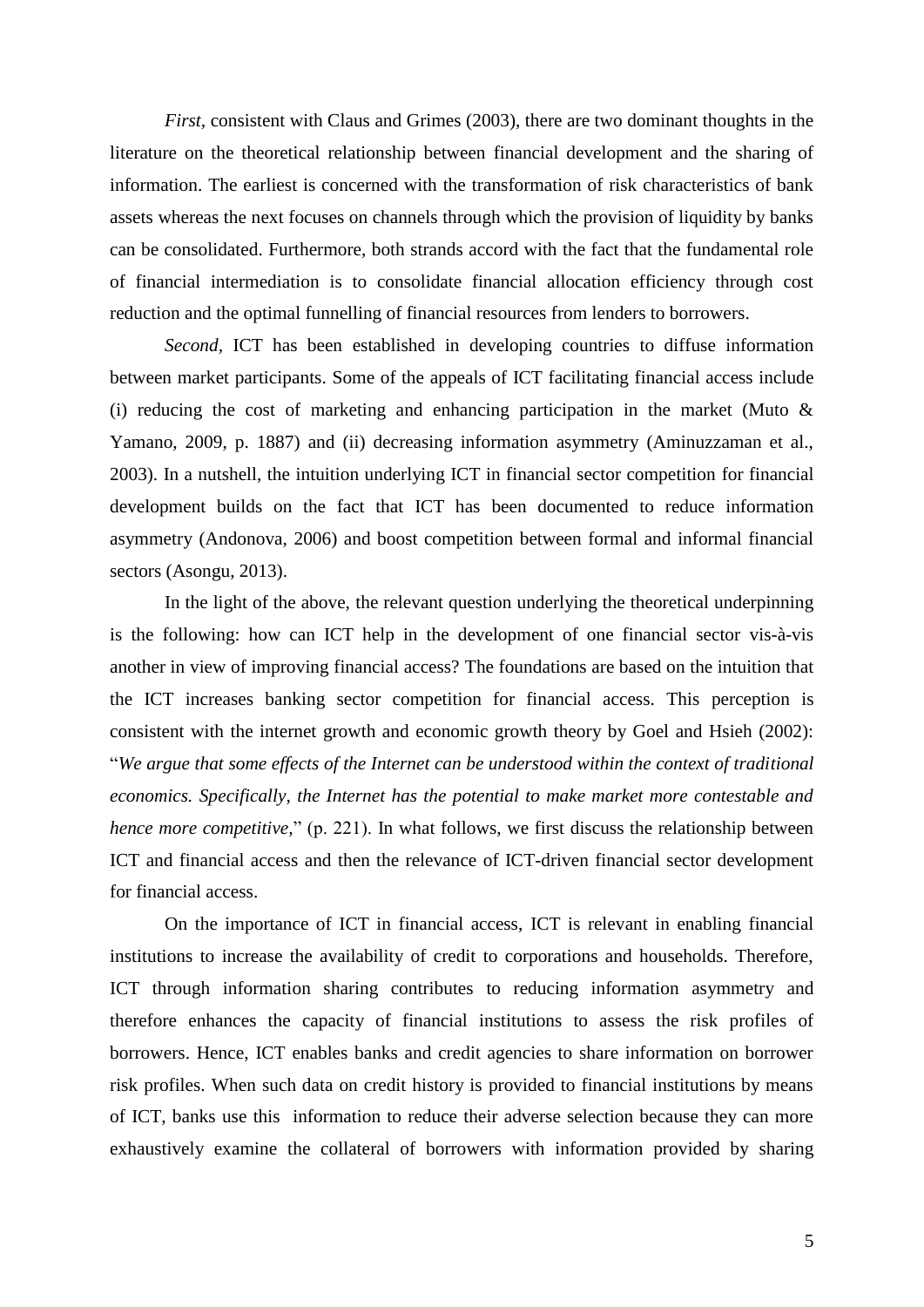offices. This process ultimately decreases financial access constraints in households as well as small, micro and medium enterprises (Asongu et al., 2016).

On the relevance of ICT-driven financial sector development for financial access, two perspectives are worth mentioning. On the one hand, the formal financial sector which is more organised than the informal financial sector, can more effectively put in place ICT systems that would increase the amount of the monetary base circulating through the formal financial sector. This is the case with developed countries whereby means of ICT, almost the entire monetary base of their economies circulates within the formal financial sector. On the other hand, from an indirect perspective, information sharing offices (ex-post of the borrowing process) also play a role in market discipline by cautioning borrowers on the unhealthy consequences of non-compliance with their financial obligations in the hope that relying on the informal financial sector may be a viable alternative. Such discipline is facilitated by the ICT channels which information sharing offices naturally employ.

*Third*, Asongu (2014b) has built on shortcomings in the literature on measuring financial development to address the neglect of the informal financial sector by the International Monetary Fund (IMF)'s International Financial Statistics (IFS) definition of the financial system which does not incorporate the informal financial sector. According to the authors, the literature has either subtracted currency circulating outside the formal financial sector in the measurement of liquid liabilities and/or employed principal component analysis to attenuate concerns about the superiority of financial development indicators. Moreover, there is a common acknowledgement of the neglect of the informal financial sector in the measurement of financial development. Unfortunately, the underlying neglect of the informal financial sector has not been addressed because none of the stream of solutions has incorporated the informal financial sector into the measurement of financial development.

Table 1 summarizes propositions that incorporate the informal financial sector in the definition of the financial system. These propositions are increasingly being employed in the economic development literature (see Asongu, 2015bc). While Panel A presents financial sector measures based on Gross Domestic Product (GDP), the indicators in Panel B are related to financial sector competition. The notion of financial sector development builds on concepts of formalization, semi-formalization, informalization and non-formalization. For instance, financial formalization is the development of the formal financial sector to the detriment of the non-formal financial sector while financial informalization is the development of the informal financial sector to the detriment of the formal and semi-formal financial sectors. Hence, financial sector development within the framework of financial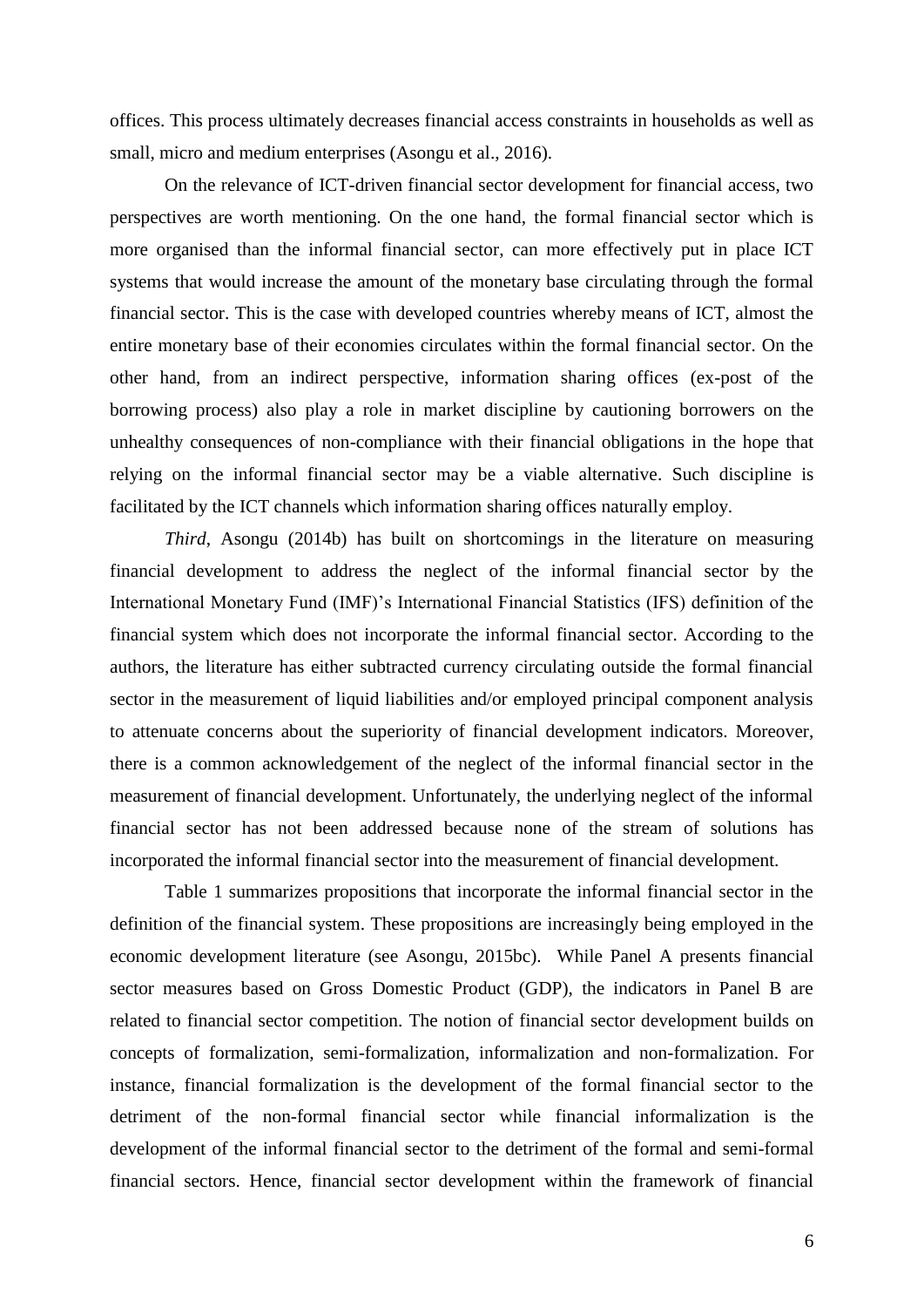sector competition is the improvement of shares in one financial sector to the detriment of competing financial sectors. In other words, the concept appreciates improvement of financial sectors' shares in terms of money supply.

|                                                  | Panel A: GDP-based financial development indicators |                         |                                                        |  |  |  |  |  |  |  |
|--------------------------------------------------|-----------------------------------------------------|-------------------------|--------------------------------------------------------|--|--|--|--|--|--|--|
| Propositions                                     | Name(s)                                             | Formula                 | Elucidation                                            |  |  |  |  |  |  |  |
| Proposition 1                                    | Formal financial                                    | Bank deposits/GDP       | Bank deposits <sup>1</sup> here refer to demand, time  |  |  |  |  |  |  |  |
|                                                  | development                                         |                         | and saving deposits in deposit money                   |  |  |  |  |  |  |  |
|                                                  |                                                     |                         | banks.                                                 |  |  |  |  |  |  |  |
| Proposition 2                                    | Semi-formal                                         | (Financial deposits -   | Financial deposits <sup>2</sup> are demand, time and   |  |  |  |  |  |  |  |
|                                                  | financial                                           | Bank deposits)/ GDP     | saving deposits in deposit money banks                 |  |  |  |  |  |  |  |
|                                                  | development                                         |                         | and other financial institutions.                      |  |  |  |  |  |  |  |
| Proposition 3                                    | Informal financial                                  | (Money Supply -         |                                                        |  |  |  |  |  |  |  |
|                                                  | development                                         | Financial deposits)/GDP |                                                        |  |  |  |  |  |  |  |
|                                                  | Informal and semi-                                  | (Money Supply - Bank    |                                                        |  |  |  |  |  |  |  |
| Proposition 4                                    | formal financial                                    | deposits)/GDP           |                                                        |  |  |  |  |  |  |  |
|                                                  | development                                         |                         |                                                        |  |  |  |  |  |  |  |
| Panel B: Measures of financial sector importance |                                                     |                         |                                                        |  |  |  |  |  |  |  |
| Proposition 5                                    | Financial                                           | Bank deposits/ Money    | From 'informal and semi-formal' to <i>formal</i>       |  |  |  |  |  |  |  |
|                                                  | intermediary                                        | Supply (M2)             | financial development (formalization) <sup>3</sup> .   |  |  |  |  |  |  |  |
|                                                  | formalization                                       |                         |                                                        |  |  |  |  |  |  |  |
| Proposition 6                                    | Financial                                           | (Financial deposits -   | From 'informal and formal' to semi-formal              |  |  |  |  |  |  |  |
|                                                  | intermediary 'semi-                                 | Bank deposits)/ Money   | financial development (Semi-                           |  |  |  |  |  |  |  |
|                                                  | formalization'                                      | Supply                  | formalization) <sup>4</sup> .                          |  |  |  |  |  |  |  |
| Proposition 7                                    | Financial                                           | (Money Supply -         | From 'formal and semi-formal' to <i>informal</i>       |  |  |  |  |  |  |  |
|                                                  | intermediary                                        | Financial deposits)/    | financial development (Informalisation) <sup>5</sup> . |  |  |  |  |  |  |  |
|                                                  | 'informalization'                                   | Money Supply            |                                                        |  |  |  |  |  |  |  |
| Proposition 8                                    | Financial                                           | (Money Supply - Bank    | Formal to 'informal and semi-formal'                   |  |  |  |  |  |  |  |
|                                                  | intermediary 'semi-                                 | Deposits)/Money Supply  | financial development: (Semi-                          |  |  |  |  |  |  |  |
|                                                  | formalization and                                   |                         | formalization and informalization) <sup>6</sup>        |  |  |  |  |  |  |  |
|                                                  | informalization'                                    |                         |                                                        |  |  |  |  |  |  |  |

**Table 1: Summary of propositions**

N.B: Propositions 5, 6, 7 add up to unity (one); arithmetically spelling-out the underlying assumption of sector importance. Hence, when their time series properties are considered in empirical analysis, the evolution of one sector is to the detriment of other sectors and vice-versa. *Source*: Asongu (2015b).

 $\overline{a}$ 

In the light of the literature which has documented the neglect of the informal financial

sector (Aryeetey, 2005; Adeusi et al., 2012; Meagher, 2013; Tchamyou & Asongu, 2017), the

 $1$  Lines 24 and 25 of the International Financial Statistics (October 2008).

 $2$  Lines 24, 25 and 45 of the International Financial Statistics (2008).

<sup>3</sup> "*Accordingly, in undeveloped countries money supply is not equal to liquid liabilities or bank deposits. While in undeveloped countries bank deposits as a ratio of money supply is less than one, in developed countries this ratio is almost equal to 1. This indicator appreciates the degree by which money in circulation is absorbed by the banking system. Here we define 'financial formalization' as the propensity of the formal banking system to absorb money in circulation*" (Asongu, 2015b, p. 432).

<sup>&</sup>lt;sup>4</sup> "This indicator measures the rate at which the semi-formal financial sector is evolving at the expense of formal *and informal sectors*" (Asongu, 2015b, p. 432).

<sup>&</sup>lt;sup>5</sup> "This proposition appreciates the degree by which the informal financial sector is developing to the detriment *of formal and semi-formal sectors*" (Asongu, 2015b, p. 432).

<sup>6</sup> "*The proposition measures the deterioration of the formal banking sector in the interest of other financial sectors (informal and semi-formal). From common sense, propositions 5 and 8 should be almost perfectly antagonistic, meaning the former (formal financial development at the cost of other financial sectors) and the latter (formal sector deterioration) should almost display a perfectly negative degree of substitution or correlation*" (Asongu, 2015b, p. 432).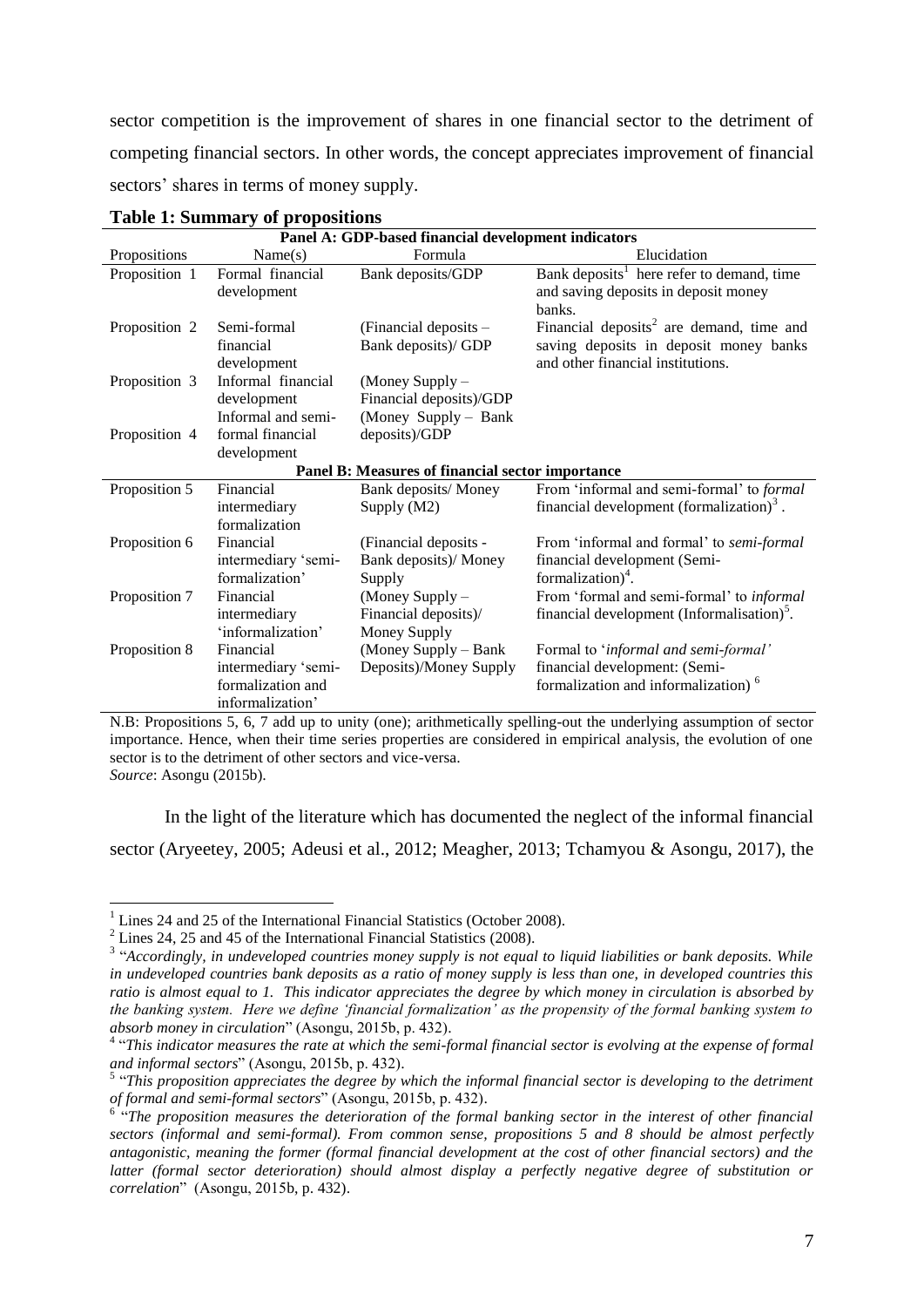propositions challenge existing views in four main areas, notably: (i) with a definition of the financial system that incorporates the informal financial sector; (ii) disentanglement of the existing financial system definition into its formal and semi formal components; (ii) incorporation of the previously missing informal financial sector and (iv) introduction of the notion of financial sector development within the framework of financial sector competition.

#### **3. Data and Methodology**

#### **3.1 Data**

The study examines a panel of 53 African nations with data from the Financial Development and Structure Database (FDSD) and African Development Indicators (ADI) of the World Bank for the period 2004-2011. While the focus on African countries is consistent with stylized facts on surplus liquidity concerns in the Introductory section, the motivation for the choice of the periodicity is twofold. On the one hand, it coincides with the dates during which information sharing offices (public credit registries and private credit bureaus) were established across the continent to enhance information sharing. On the other, it is consistent with the choice of the empirical strategy. In principle, the adoption of the Generalised Method of Moments (GMM) requires that (i) Time (T) is less than the Number of crosssections (N) and (ii) a higher order of T leads to instrument proliferation that invalidate estimated output.

In accordance with the motivation in the introduction (see Penard et al., 2012; Tchamyou, 2016; Asongu, 2015a), ICT is measured with internet and mobile phone penetration rates. Two sets of indicators that are consistent with the policy syndrome of surplus liquidity in financial institutions are employed. *First,* financial activity or credit availability is measured with: (i) banking system activity (with 'private domestic credit by deposit banks') and (ii) financial system activity (with 'private domestic credit by deposit banks and other financial institutions'). *Second,* financial allocation efficiency which assesses the ability to transform mobilised deposits into credit is measured with (i) banking-systemefficiency (with 'banking system credit' on 'banking system deposits') and (ii) financialsystem-efficiency (with 'financial system credit' on 'financial system deposits'). Two financial sector competition indicators are employed, namely: Proposition 5 (or financial sector formalization) and Proposition 7 (or financial sector informalization). While Proposition 6 (or financial sector semi-formalization) is not used because of constraints in degrees of freedom, Proposition 8 (or financial sector non-formalization) displays a substantial degree of substitution with Proposition 7.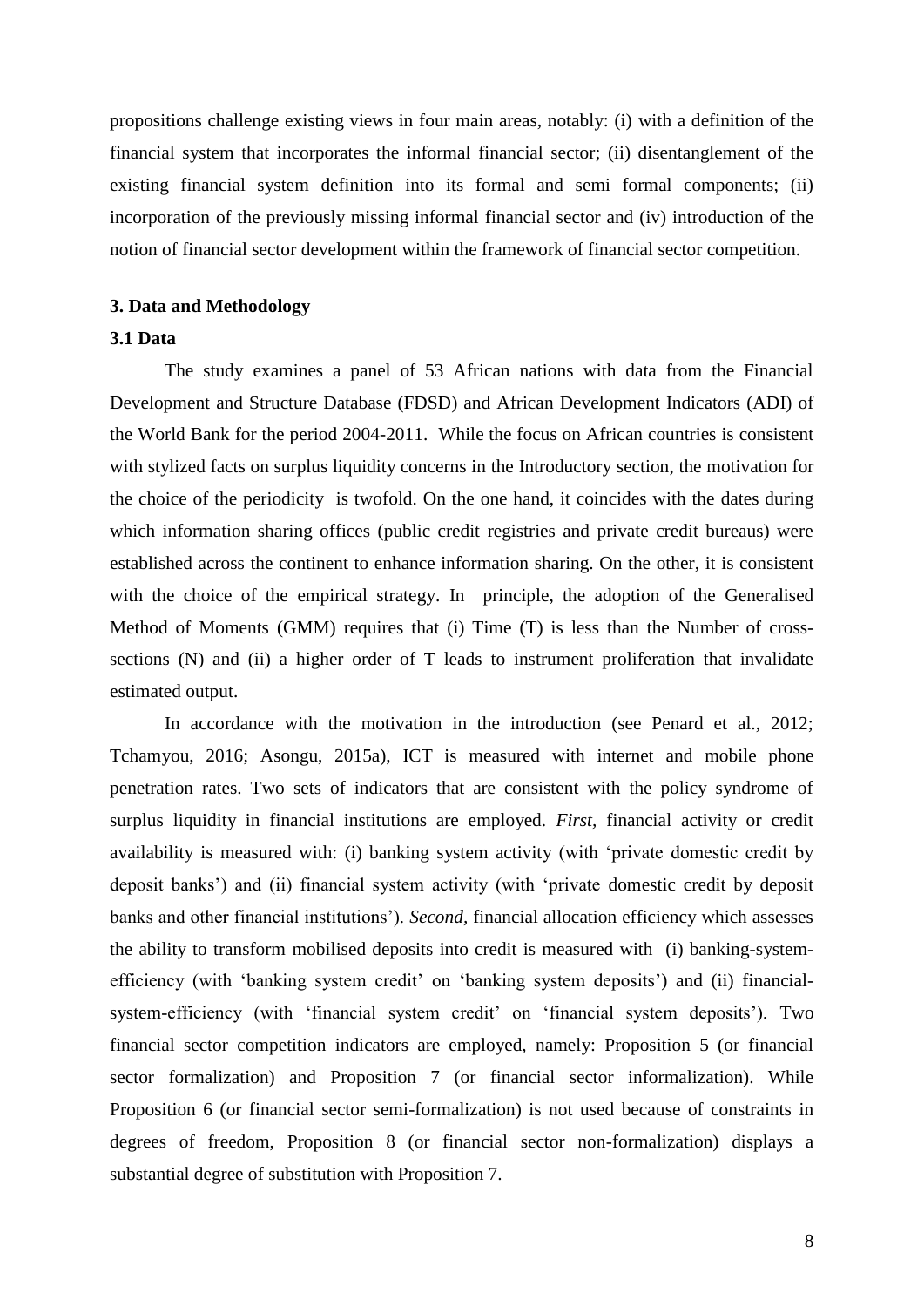In order to account for bias from variable omission, six control variables that are consistent with recent financial development literature are used, namely: the lagged dependent variable; inflation, GDP growth, trade, public investment and foreign aid (Huang, 2005; Osabuohein & Efobi, 2013; Asongu, 2014c). From a preliminary examination, accounting for more than six control indicators results in instrument proliferation, such that the number of cross sections is lower than the number of instruments in post-estimation diagnostics. We discuss expected signs.

Trade openness has been documented to positively influence financial development (see Do & Levchenko, 2004; Huang & Temple, 2005). Huang (2011) has established a positive connection between financial development and investment. Both empirical (Boyd et al., 2001) and theoretical (Huybens & Smith, 1999) literature are consistent with the perspective that countries with chaotic inflation are associated with less efficient, smaller and less active banks. The positive relationship between growth and financial development has been well established in the literature (Greenwood & Jovanovic, 1992; Saint-Paul, 1992; Levine, 1997; Jaffee & Levonian 2001). According to the narrative, economic prosperity is associated with more financial intermediation because of, among others, the availability of more funds for productive investments and enhanced competition. Foreign aid is expected to improve financial development because it is anticipated to reduce the saving- or financeinvestment gap that poor countries are confronted with (Easterly, 2005). However, from a practical view point, these effects could also be negative if development assistance is not spent in recipient countries for several reasons, *inter alia*: foreign aid is siphoned off by a corrupt elite and recycled in tax havens based in developed countries and/or a considerable bulk of the disbursed funds are spent in donor countries.

Appendix 1 and Appendix 2 disclose the definition of variables and summary statistics respectively while the correlation matrix is provided in Appendix 3. We observe from the summary statistics that the variables are comparable by virtue of their means. Moreover, from the corresponding standard deviations, we can be confident that reasonable estimated linkages could be derived. The correlation matrix helps the study to avoid concerns of multicollinearity. After a preliminary examination, concerns about multicollinearity are apparent between financial sector competition, financial development and ICT variables. Whereas this concern is not of major significance in the financial development indicators because they are used exclusively as dependent variables, the ICT and financial sector competition variables are employed in distinct specifications.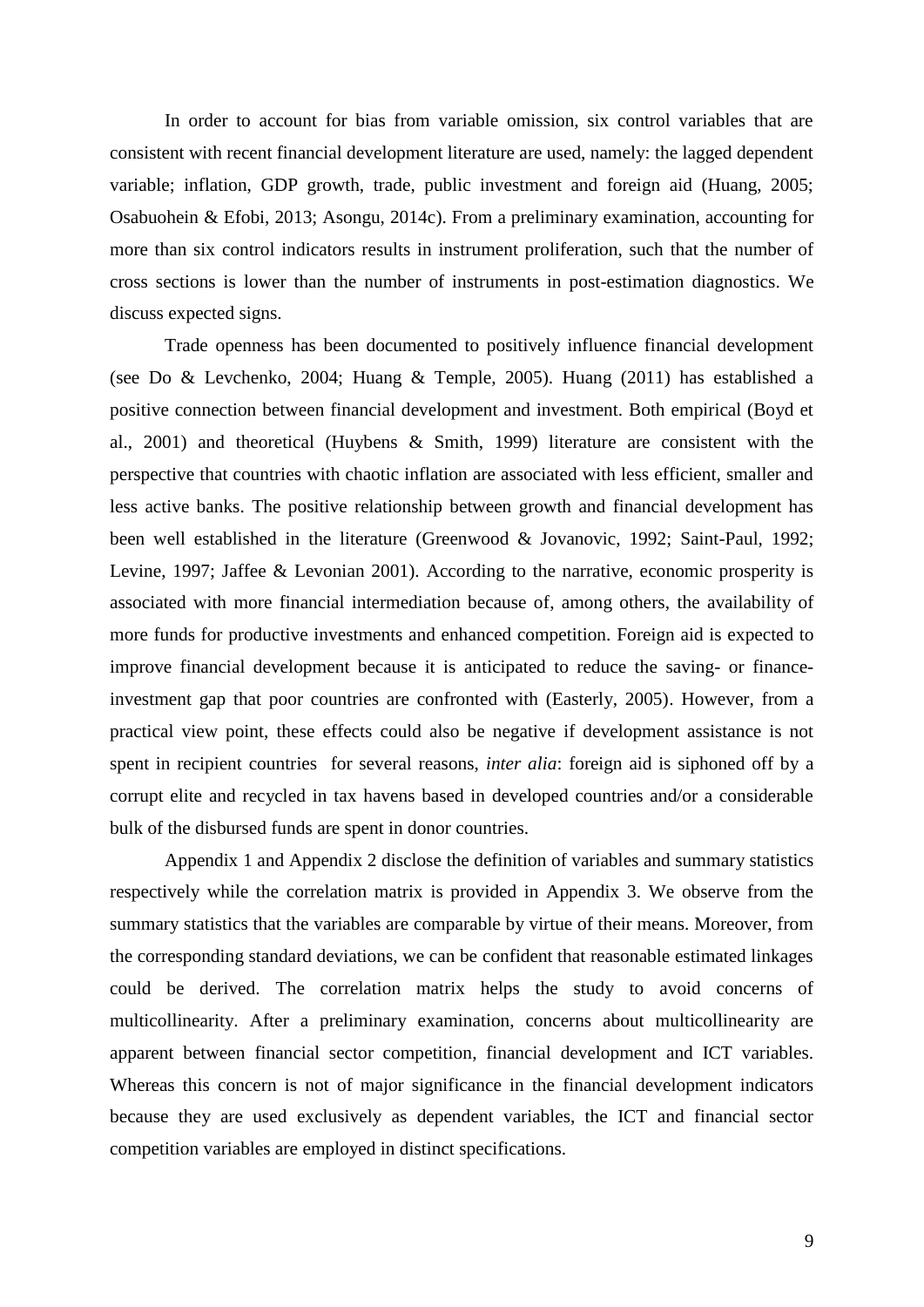#### **3.2 Methodology**

#### *3.2.1 Specification*

The empirical strategy adopted by this study is the GMM with forward orthogonal deviations as opposed to differencing. This empirical strategy is an extension by Roodman (2009ab) of Arellano and Bover (1995). As documented by Love and Zicchino (2006) and Baltagi (2008), this empirical strategy controls for cross-sectional dependence and limits the proliferation of instruments. The two basic conditions for goodness of fit in GMM are satisfied because: (i) there is persistence in the dependent variables since the correlation between the financial dependent variables and their corresponding first lags is higher than the threshold of 0.800 (see Appendix 4). (ii) the number of cross-sections  $(N=53)$  is higher than the number of time series  $(T=8)$  in the cross-sections.

The following equations in levels (1) and first difference (2) summarize the estimation procedure.

$$
FD_{i,t} = \sigma_0 + \sigma_1 FD_{i,t-\tau} + \sigma_2 Fin_{i,t} + \sigma_3 ICT_{i,t} + \sigma_4 Inter_{i,t} + \sum_{h=1}^5 \delta_h W_{h,i,t-\tau} + \eta_i + \xi_t + \varepsilon_{i,t}
$$
 (1)

$$
FD_{i,t} - FD_{i,t-\tau} = \sigma_0 + \sigma_1(FD_{i,t-\tau} - FD_{i,t-2\tau}) + \sigma_2(Fin_{i,t} - Fin_{i,t-\tau}) + \sigma_3(ICT_{i,t} - ICT_{i,t-\tau})
$$
  
+  $\sigma_4(Inter_{i,t} - Inter_{i,t-\tau}) + \sum_{h=1}^5 \delta_h(W_{h,i,t-\tau} - W_{h,i,t-2\tau}) + (\xi_t - \xi_{t-\tau}) + \varepsilon_{i,t-\tau}$  (2)

Where:  $FD_{i,t}$  is the financial development (efficiency and activity) of country *i* at period  $t; \alpha$  is a constant;  $\tau$  represents tau ; Fin, is an indicator of financial sector competition or financial sector development (financial formalization or financial informalization); *ICT* , information and communication technology (mobile phone or internet); *Inter* , interaction between Fin and ICT; *W* is the vector of five control variables (*inflation, public investment, GDP growth, trade and foreign aid),*  $\eta_i$  is the country-specific effect,  $\xi_i$  is the time-specific constant and  $\varepsilon_{i,t}$  the error term. A *two-step* specification is preferred to the *one-step* procedure because it controls for heteroscedasticity. Moreover, in the specifications all constitutive terms are entered into the specifications as cautioned by Brambor et al. (2006) on the pitfalls of interactive regressions.

#### *3.2.2 Identification and exclusion restriction*

In accordance with recent literature (Dewan & Ramaprasad, 2014; Asongu & Nwachukwu, 2016ab), all independent indicators are considered as predetermined or suspected endogenous variables. Therefore, the *gmmstyle* is adopted for them. Furthermore,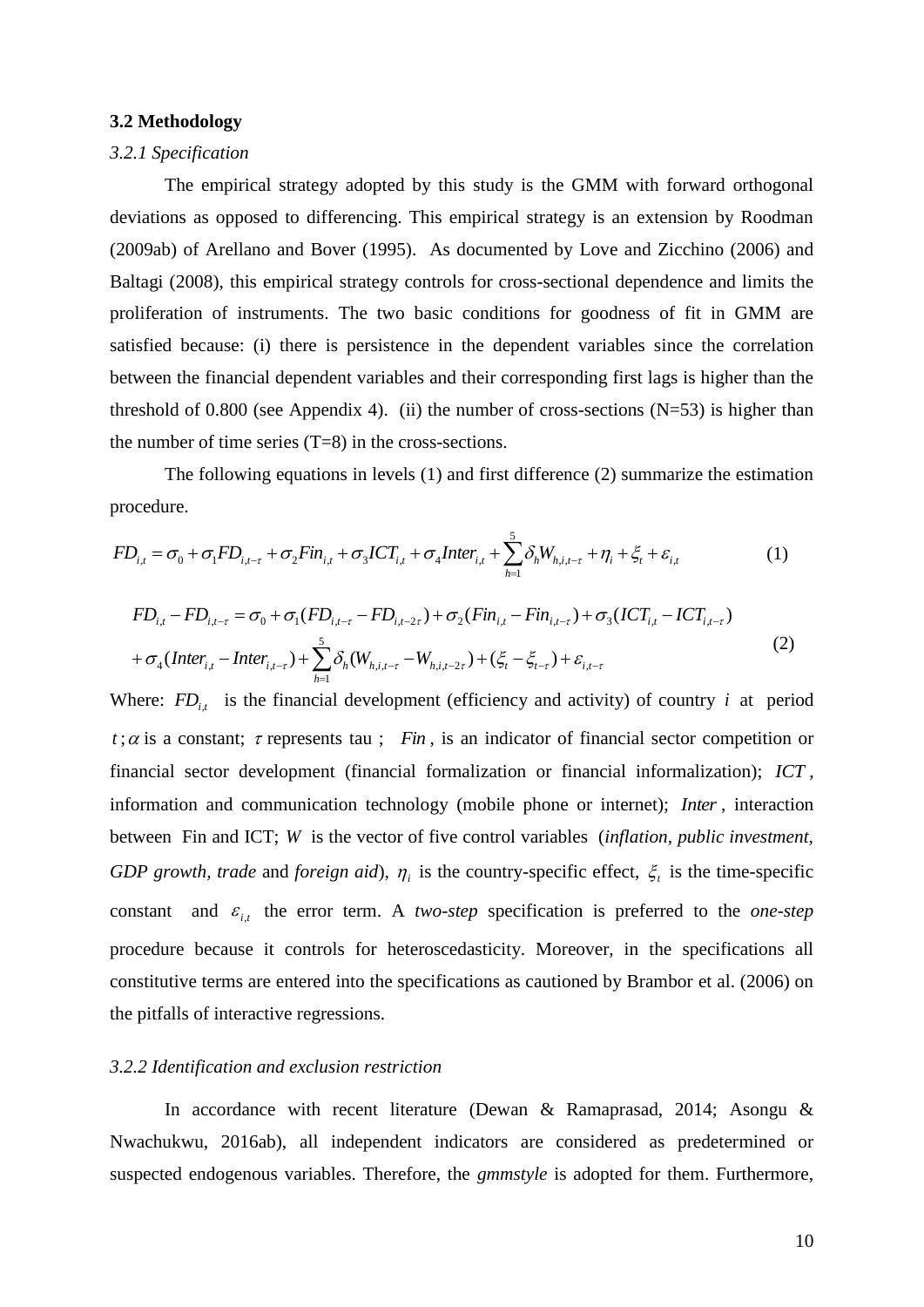only *years* are considered as exogenous and the approach for treating ivstyle (years) is 'iv(years, eq(diff))' because it is not feasible for the *years* to become endogenous in firstdifference (see Roodman, 2009b).

The concerns of simultaneity are tackled by employing lagged regressors as instruments for the forward-differenced variables. Accordingly, fixed effects that are capable of affecting the assessed connections are removed with Helmet transformations which are performed in accordance with Love and Zicchino (2006). These transformations encompass forward mean-differencing of variables. Hence instead of subtracting past observations from contemporary ones (see Roodman, 2009b, p. 104), the average of future observations is subtracted from the indicators. The transformation permits orthogonal or parallel conditions between forward-differenced indicators and lagged values. Irrespective of lag numbers, in order to limit the loss of data, the transformations are computed for all observations with the exception of the last for each country. "*And because lagged observations do not enter the formula, they are valid as instruments*" (Roodman, 2009b, p. 104).

Considering the above, *years* that are assumed to exhibit a strict exogeneity affect financial sector development exclusively through endogenous explaining indicators. The statistical validity of the exclusion restriction is investigated with the Difference in Hansen Test (DHT) for instrument exogeneity. In essence, the null hypothesis of the test should not be rejected for the instruments (or *years*) to elucidate financial sector development exclusively via the endogenous explaining variables. Therefore, the DHT is used to examine whether *years* exhibit strict exogeneity by not elucidating governance beyond the examined channels (or endogenous explaining variables). Consequently, in the section that follows, the findings should confirm the validity of the exclusion restriction if the null hypotheses of DHT corresponding to IV (year, eq(diff)) are not rejected.

#### **4. Empirical results**

#### **4.1 Presentation of results**

The empirical analysis is presented in two-steps. We first assess the role of ICT on financial sector development in financial allocation efficiency before investigating the corresponding interaction in financial activity. Four post-estimation diagnostic tests are used to evaluate the validity of models (Asongu & De Moor, 2016)<sup>7</sup>. Table 2 and Table 3 respectively present findings corresponding to financial efficiency and financial activity.

 7 "*First, the null hypothesis of the second-order Arellano and Bond autocorrelation test (AR(2)) in difference for the absence of autocorrelation in the residuals should not be rejected. Second the Sargan and Hansen*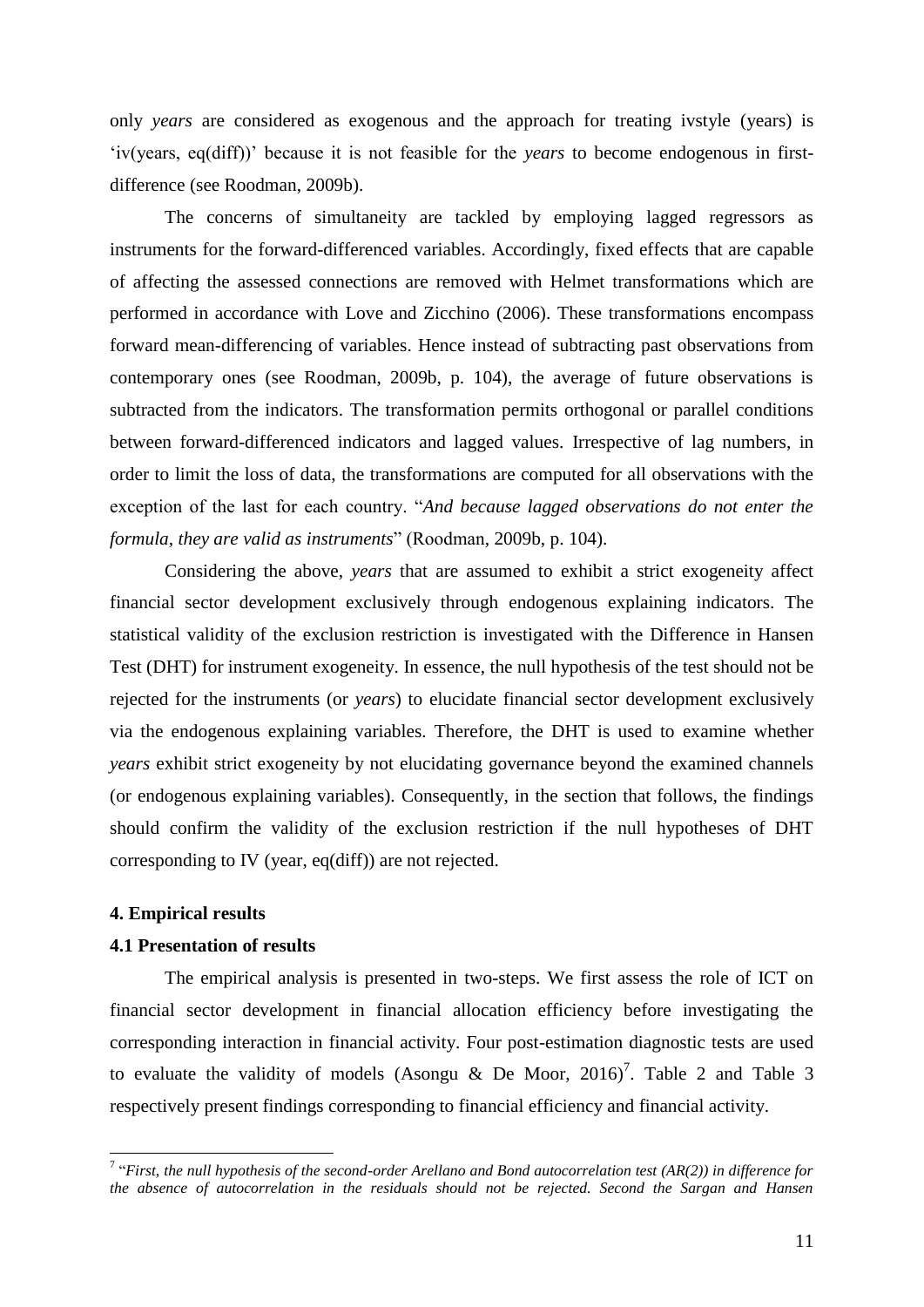The findings are discussed in three levels, notably in terms of: marginal impacts, net effects and thresholds at which the marginal impacts with ICT change the sign of the unconditional financial sector development effect. In addition, for a threshold of ICT to have an economic significance, it should be within the range of the corresponding minimum to maximum range provided by the summary statistics. For example, in the second specification of Table 2: (i) the marginal impact of the internet on financial formalization for banking system efficiency is -0.563; (ii) the corresponding net effect is  $3.945$  ([6.822  $\times$ -0.563] +  $7.786$ <sup>8</sup> and (iii) the threshold at which the negative marginal effect changes the unconditional positive effect of financial formalization (7.786) from positive to negative is -13.829 (7.786/- 0.563). Unfortunately, the negative threshold is not within the internet penetration range (0.031 to 51.00) disclosed by the summary statistics. No valid inference can be derived from Table 2 at the 1 percent significance level because a post-estimation diagnostic test reveal the presence of autocorrelation in the residuals.

The following findings can be established from Table 3 on linkages between ICT financial sector development and financial activity. *First*, from marginal effects, the interaction between ICT and financial formalization (informalization) decreases (increases) financial activity. *Second,* with regard to net effects, the expected signs are established for the most part with the exception of the last-two columns from which we expected net negative effects because informalization should interact with ICT to decrease activities of the formal financial sector. Hence, in spite of the negative marginal effects from financial informalization, the overall interaction still has a positive effect. *Third,* the potentially appealing interaction between ICT and informalization produces positive thresholds that are within the ranges provided by the summary statistics. As expected, all the four thresholds at which the unconditional negative effects of financial informalization on financial activity become positive make economic sense because they are within the suggested ranges. *Fourth*, the significant control variables display the expected signs. Accordingly, inflation negatively affects financial activity whereas the effects from trade, foreign aid and public investment are positive.

 $\overline{a}$ 

*overidentification restrictions (OIR) tests should not be significant because their null hypotheses are the positions that instruments are valid or not correlated with the error terms. In essence, while the Sargan OIR test is not robust but not weakened by instruments, the Hansen OIR is robust but weakened by instruments. In order to restrict identification or limit the proliferation of instruments, we have ensured that instruments are lower than the number of cross-sections in most specifications. Third, the Difference in Hansen Test (DHT) for exogeneity of instruments isalso employed to assess the validity of results from the Hansen OIR test. Fourth, a Fischer test for the joint validity of estimated coefficients is also provided*" ( Asongu & De Moor, 2016, p.9). <sup>8</sup> 6.822 is the mean value of internet penetration.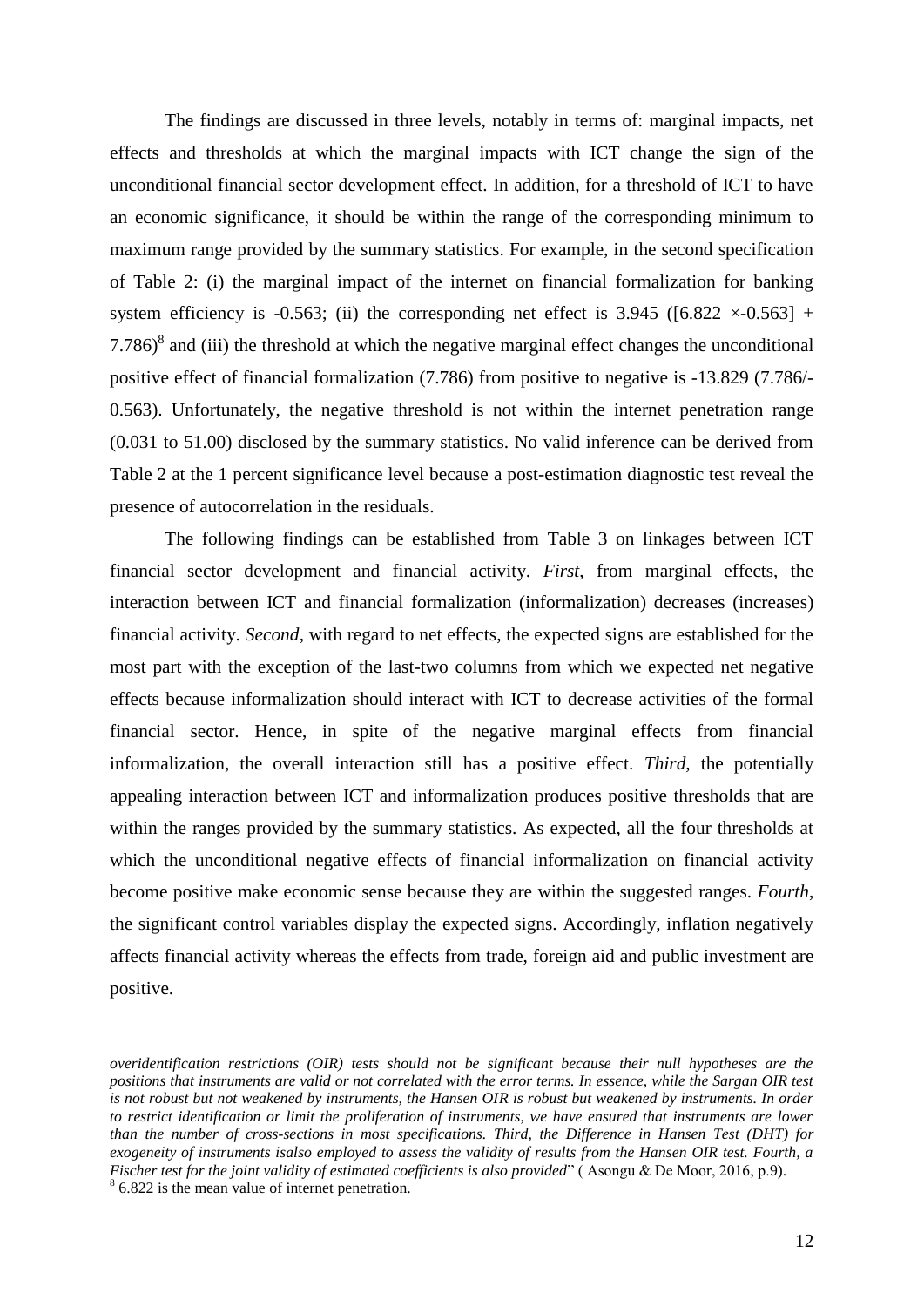# **Table 2: Banking Efficiency, Financial Sector Development and ICT**

|                                  | <b>Banking System Efficiency (BcBd)</b> |                |                |               |                | <b>Financial System Efficiency (FcFd)</b> |                |                |  |  |
|----------------------------------|-----------------------------------------|----------------|----------------|---------------|----------------|-------------------------------------------|----------------|----------------|--|--|
|                                  |                                         | Proposition 5  |                | Proposition 7 |                | Proposition 5                             |                | Proposition 7  |  |  |
|                                  | Mobile                                  | Internet       | Mobile         | Internet      | Mobile         | Internet                                  | Mobile         | Internet       |  |  |
| Constant                         | 31.182***                               | 9.881**        | 22.968***      | 20.659***     | $-23.872***$   | 17.003***                                 | 28.358***      | 24.138***      |  |  |
|                                  | (0.000)                                 | (0.022)        | (0.000)        | (0.000)       | (0.000)        | (0.002)                                   | (0.000)        | (0.000)        |  |  |
| Banking System Efficiency (-1)   | $0.819***$                              | $0.858***$     | $0.811***$     | $0.876***$    | $\overline{a}$ | $---$                                     | $---$          | $\cdots$       |  |  |
|                                  | (0.000)                                 | (0.000)        | (0.000)        | (0.000)       |                |                                           |                |                |  |  |
| Financial System Efficiency (-1) | $\cdots$                                | ---            | ---            | ---           | $0.889***$     | $0.867***$                                | $0.880***$     | $0.860***$     |  |  |
|                                  |                                         |                |                |               | (0.000)        | (0.000)                                   | (0.000)        | (0.000)        |  |  |
| The Mobile Phone (Mobile)        | $-0.124*$                               | ---            | $-0.103***$    | $---$         | $0.223***$     | $\cdots$                                  | $-0.144***$    | $\cdots$       |  |  |
|                                  | (0.065)                                 |                | (0.001)        |               | (0.000)        |                                           | (0.000)        |                |  |  |
| Internet Penetration (Internet)  | $---$                                   | $0.511**$      | $\overline{a}$ | $-0.126*$     | $---$          | $0.829***$                                | $---$          | $-0.186***$    |  |  |
|                                  |                                         | (0.033)        |                | (0.097)       |                | (0.000)                                   |                | (0.009)        |  |  |
| Proposition 5                    | -1.518                                  | 7.786*         | $---$          | $\cdots$      | 41.885***      | 35.188***                                 | $---$          | $\cdots$       |  |  |
|                                  | (0.795)                                 | (0.094)        |                |               | (0.000)        | (0.000)                                   |                |                |  |  |
| Proposition 7                    | $---$                                   | ---            | $-11.064**$    | $-16.729***$  | ---            | $\overline{a}$                            | $-45.917***$   | $-40.088***$   |  |  |
|                                  |                                         |                | (0.018)        | (0.000)       |                |                                           | (0.000)        | (0000)         |  |  |
| Mobile*Proposition 5             | 0.057                                   | ---            | $---$          | $---$         | $-0.358***$    | $---$                                     | $---$          | ---            |  |  |
|                                  | (0.335)                                 |                |                |               | (0.000)        |                                           |                |                |  |  |
| Internet* Proposition 5          | $---$                                   | $-0.563**$     | $---$          | $---$         | $---$          | $-0.942***$                               | $---$          | ---            |  |  |
|                                  |                                         | (0.046)        |                |               |                | (0.000)                                   |                |                |  |  |
| Mobile* Proposition 7            | ---                                     | ---            | 0.027          | ---           | $\cdots$       | $---$                                     | $0.373***$     | ---            |  |  |
|                                  |                                         |                | (0.626)        |               |                |                                           | (0.000)        |                |  |  |
| Internet* Proposition 7          | ---                                     | ---            | ---            | $0.833***$    | ---            | $---$                                     | $\cdots$       | $0.964***$     |  |  |
|                                  |                                         |                |                | (0.005)       |                |                                           |                | (0.000)        |  |  |
| GDP growth                       | $0.395***$                              | $0.515***$     | $0.365***$     | $0.432***$    | $0.377***$     | $0.312***$                                | $0.284***$     | $0.188**$      |  |  |
|                                  | (0.000)                                 | (0.000)        | (0.002)        | (0.000)       | (0.000)        | (0.000)                                   | (0.000)        | (0.019)        |  |  |
| Inflation                        | $-0.079$                                | -0.074         | $-0.105***$    | $-0.078*$     | 0.004          | $-0.047$                                  | $-0.051$       | $-0.056$       |  |  |
|                                  | (0.140)                                 | (0.103)        | (0.002)        | (0.059)       | (0.921)        | (0.310)                                   | (0.315)        | (0.227)        |  |  |
| Public Investment                | $-0.265**$                              | $-0.187***$    | $-0.197**$     | $-0.215**$    | 0.075          | 0.063                                     | $0.105*$       | 0.029          |  |  |
|                                  | (0.014)                                 | (0.004)        | (0.023)        | (0.016)       | (0.113)        | (0.401)                                   | (0.089)        | (0.734)        |  |  |
| Foreign Aid                      | $-0.193*$                               | -0.105         | $-0.159$       | $-0.135$      | 0.054          | $0.277***$                                | $-0.094$       | 0.092          |  |  |
|                                  | (0.099)                                 | (0.373)        | (0.117)        | (0.204)       | (0.508)        | (0.002)                                   | (0.242)        | (0.288)        |  |  |
| Trade                            | $-0.052$                                | $-0.053**$     | $-0.042$       | $-0.074**$    | $-0.021$       | $-0.048$                                  | $-0.057*$      | $-0.078**$     |  |  |
|                                  | (0.141)                                 | (0.012)        | (0.271)        | (0.010)       | (0.450)        | (0.122)                                   | (0.065)        | (0.018)        |  |  |
| Net Effect with Mobile Phones    | na                                      | $\overline{a}$ | na             | $---$         | 28.761         | $\overline{a}$                            | $-32.243$      | $\overline{a}$ |  |  |
| Net Effect with the Internet     | $---$                                   | 3.945          | $\cdots$       | $-11.046$     | $\cdots$       | 28.761                                    | $\overline{a}$ | $-33.511$      |  |  |
| Thresholds of ICT $(-/+)$        | na                                      | $-13.829$      | na             | 20.082        | $-116.997$     | $-37.354$                                 | 123.101        | 41.585         |  |  |
| AR(1)                            | (0.001)                                 | (0.001)        | (0.002)        | (0.002)       | (0.247)        | (0.219)                                   | (0.221)        | (0.002)        |  |  |
| AR(2)                            | (0.095)                                 | (0.049)        | (0.082)        | (0.065)       | (0.021)        | (0.028)                                   | (0.020)        | (0.065)        |  |  |
| Sargan OIR                       | (0.664)                                 | (0.719)        | (0.223)        | (0.460)       | (0.003)        | (0.003)                                   | (0.001)        | (0.460)        |  |  |
| Hansen OIR                       | (0.611)                                 | (0.643)        | (0.551)        | (0.698)       | (0.167)        | (0.360)                                   | (0.224)        | (0.698)        |  |  |
|                                  |                                         |                |                |               |                |                                           |                |                |  |  |
| DHT for instruments              |                                         |                |                |               |                |                                           |                |                |  |  |
| (a)Instruments in levels         |                                         |                |                |               |                |                                           |                |                |  |  |
| H excluding group                | (0.838)                                 | (0.545)        | (0.786)        | (0.457)       | (0.151)        | (0.216)                                   | (0.230)        | (0.457)        |  |  |
| Dif(null, H=exogenous)           | (0.375)                                 | (0.599)        | (0.344)        | (0.726)       | (0.291)        | (0.513)                                   | (0.302)        | (0.726)        |  |  |
| (b) IV (years, $eq(diff)$ )      |                                         |                |                |               |                |                                           |                |                |  |  |
| H excluding group                | (0.436)                                 | (0.815)        | (0.363)        | (0.560)       | (0.162)        | (0.208)                                   | (0.229)        | (0.560)        |  |  |
| Dif(null, H=exogenous)           | (0.796)                                 | (0.209)        | (0.818)        | (0.748)       | (0.344)        | (0.783)                                   | (0.340)        | (0.748)        |  |  |
| Fisher                           | 349.81***                               | 237.67***      | 5344.06***     | 1223.58***    | 3337.96***     | 2521.20***                                | 1070.10***     | 3239.27***     |  |  |
| Instruments                      | 41                                      | 41             | 41             | 41            | 41             | 41                                        | 41             | 41             |  |  |
| Countries                        | 46                                      | 46             | 46             | 46            | 46             | 46                                        | 46             | 46             |  |  |
| Observations                     | 274                                     | 270            | 274            | 270           | 271            | 267                                       | 271            | 267            |  |  |

**Financial Efficiency**

\*,\*\*,\*\*\*: significance levels of 10%, 5% and 1% respectively. DHT: Difference in Hansen Test for Exogeneity of Instruments' Subsets. Dif: Difference. OIR: Over-identifying Restrictions Test. The significance of bold values is twofold. 1) The significance of estimated coefficients, Hausman test and the Fisher statistics. 2) The failure to reject the null hypotheses of: a) no autocorrelation in the AR(1) and AR(2) tests and; b) the validity of the instruments in the Sargan OIR test. GDP: Gross Domestic Product. Proposition 5: Financial Sector Formalization. Proposition 7: Financial Sector Informalization.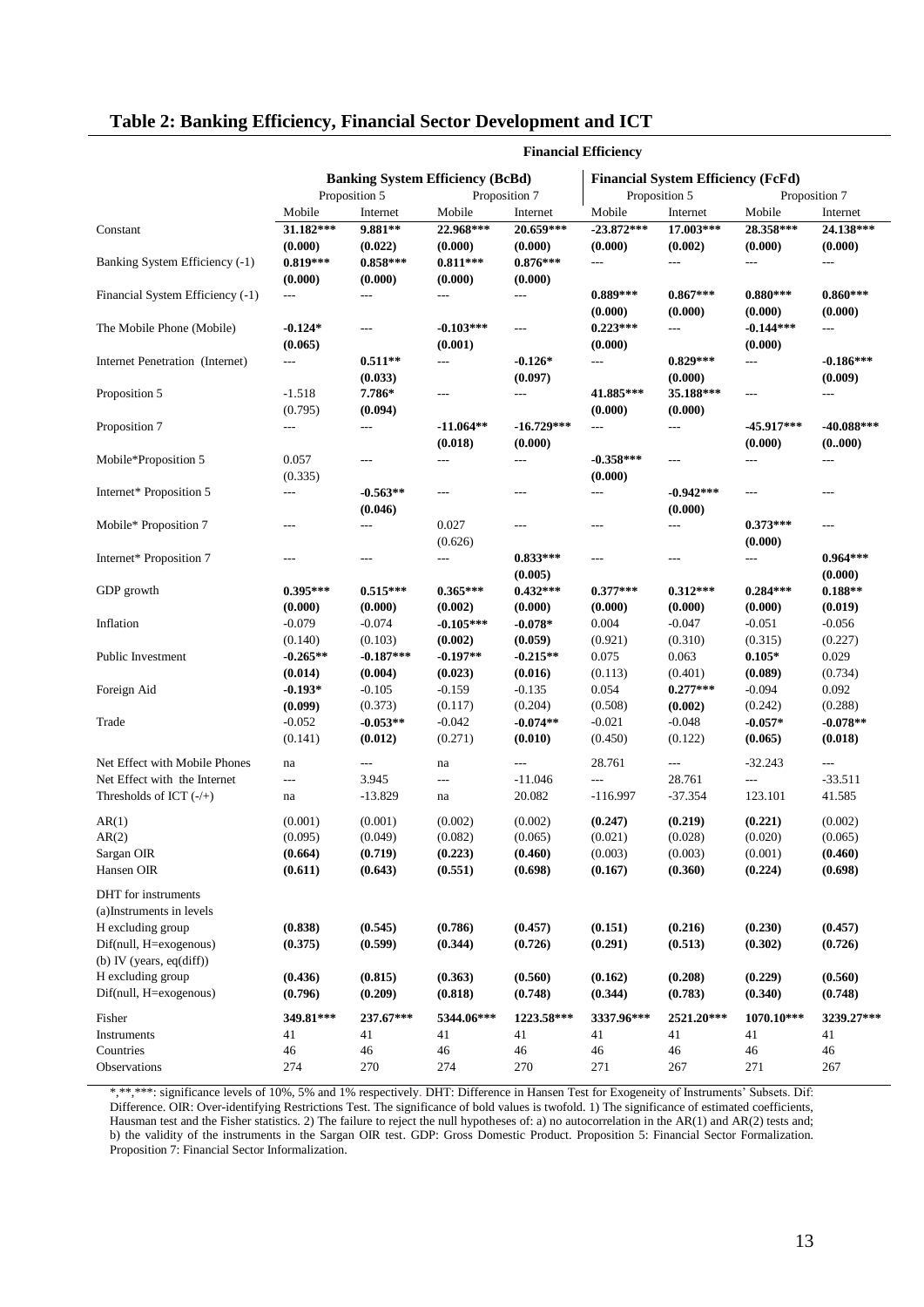|                                                       | <b>Financial Efficiency</b> |                                                 |                  |             |                                           |                |                      |                          |  |
|-------------------------------------------------------|-----------------------------|-------------------------------------------------|------------------|-------------|-------------------------------------------|----------------|----------------------|--------------------------|--|
|                                                       |                             | <b>Banking System Activity (Pcrb)</b>           |                  |             | <b>Financial System Activity (Pcrbof)</b> |                |                      |                          |  |
|                                                       |                             | Proposition 5<br>Proposition 5<br>Proposition 7 |                  |             | Proposition 7                             |                |                      |                          |  |
|                                                       | Mobile                      | Internet                                        | Mobile           | Internet    | Mobile                                    | Internet       | Mobile               | Internet                 |  |
| Constant                                              | $-10.467***$                | $-14.688***$                                    | $-1.423$         | $-0.783$    | $-13.516***$                              | $-14.317***$   | $-1.763$             | 0.618                    |  |
|                                                       | (0.001)                     | (0.000)                                         | (0.151)          | (0.471)     | (0.000)                                   | (0.000)        | (0.115)              | (0.580)                  |  |
| Banking System Activity (-1)                          | $1.033***$                  | $0.989***$                                      | $1.043***$       | $1.017***$  | $---$                                     | ---            | $\scriptstyle\cdots$ | $\hspace{0.05cm} \ldots$ |  |
|                                                       | (0.000)                     | (0.000)                                         | (0.000)          | (0.000)     |                                           |                |                      |                          |  |
| Financial System Activity (-1)                        | $\cdots$                    | ---                                             | $\cdots$         | $---$       | $1.070***$                                | $1.028***$     | $1.066***$           | $1.061***$               |  |
|                                                       |                             |                                                 |                  |             | (0.000)                                   | (0.000)        | (0.000)              | (0.000)                  |  |
| The Mobile Phone (Mobile)                             | $0.116***$                  | $---$                                           | $-0.044***$      | $---$       | $0.184***$                                | $---$          | $-0.049***$          | $---$                    |  |
|                                                       | (0.000)                     |                                                 | (0.000)          |             | (0.000)                                   |                | (0.000)              |                          |  |
| Internet Penetration (Internet)                       | $\cdots$                    | $0.821***$                                      | $---$            | $-0.177***$ | $---$                                     | $1.047***$     | $---$                | $-0.299***$              |  |
|                                                       |                             | (0.000)                                         |                  | (0.000)     |                                           | (0.000)        |                      | (0.000)                  |  |
| Proposition 5                                         | 11.551***                   | 16.040***                                       | $\cdots$         | $---$       | 14.381***                                 | 16.855***      | $---$                | $\cdots$                 |  |
|                                                       | (0.000)                     | (0.000)                                         |                  |             | (0.000)                                   | (0.000)        |                      |                          |  |
| Proposition 7                                         | ---                         | $---$                                           | $-7.122***$      | $-8.636***$ | ---                                       | ---            | $-5.218**$           | $-8.031***$              |  |
|                                                       |                             |                                                 | (0.004)          | (0.000)     |                                           |                | (0.031)              | (0.003)                  |  |
| Mobile*Proposition 5                                  | $-0.167***$                 | $---$                                           | $---$            | ---         | $-0.254***$                               | ---            | ---                  | $\overline{a}$           |  |
|                                                       | (0.000)                     |                                                 |                  |             | (0.000)                                   |                |                      |                          |  |
| Internet* Proposition 5                               | ---                         | $-1.000***$                                     | $---$            | ---         | ---                                       | $-1.339***$    | $---$                | ---                      |  |
|                                                       |                             | (0.000)                                         |                  |             |                                           | (0.000)        |                      |                          |  |
| Mobile* Proposition 7                                 | $---$                       | $\overline{a}$                                  | $0.133***$       | $---$       | $---$                                     | $\overline{a}$ | $0.160***$           | $---$                    |  |
| Internet* Proposition 7                               | ---                         | ---                                             | (0.000)<br>$---$ | $0.845***$  | $\overline{\phantom{a}}$                  | ---            | (0.000)<br>---       | $1.231***$               |  |
|                                                       |                             |                                                 |                  | (0.000)     |                                           |                |                      | (0.000)                  |  |
| GDP growth                                            | $-0.010$                    | $-0.030$                                        | 0.021            | 0.016       | 0.028                                     | $-0.044$       | 0.021                | 0.027                    |  |
|                                                       | (0.586)                     | (0.155)                                         | (0.268)          | (0.463)     | (0.480)                                   | (0.104)        | (0.428)              | (0.293)                  |  |
| Inflation                                             | $-0.013$                    | $-0.006$                                        | $-0.024***$      | $-0.007$    | -0.011                                    | $-0.009$       | $-0.028*$            | $-0.015$                 |  |
|                                                       | (0.179)                     | (0.608)                                         | (0.008)          | (0.542)     | (0.475)                                   | (0.459)        | (0.072)              | (0.126)                  |  |
| Public Investment                                     | $0.085***$                  | $0.041**$                                       | $-0.077***$      | $0.035**$   | $0.124***$                                | $0.053*$       | $0.093***$           | 0.029                    |  |
|                                                       | (0.000)                     | (0.038)                                         | (0.000)          | (0.045)     | (0.000)                                   | (0.065)        | (0.000)              | (0.172)                  |  |
| Foreign Aid                                           | $0.097***$                  | $0.150***$                                      | $0.067**$        | $0.080**$   | $0.100**$                                 | $0.116**$      | $0.069**$            | 0.033                    |  |
|                                                       | (0.009)                     | (0.001)                                         | (0.027)          | (0.017)     | (0.022)                                   | (0.027)        | (0.042)              | (0.362)                  |  |
| Trade                                                 | $0.020*$                    | $0.025***$                                      | $0.022**$        | $0.024***$  | 0.015                                     | $0.015*$       | 0.014                | 0.018                    |  |
|                                                       | (0.055)                     | (0.000)                                         | (0.034)          | (0.001)     | (0.193)                                   | (0.060)        | (0.139)              | (0.124)                  |  |
|                                                       |                             |                                                 |                  |             |                                           |                |                      |                          |  |
| Net Effect with Mobile Phones                         | 5.428                       | $\cdots$                                        | $-2.246$         | $\cdots$    | 5.069                                     | $---$          | 0.647                | $---$                    |  |
| Net Effect with the Internet                          | ---                         | 9.218                                           | $---$            | $-2.871$    | $---$                                     | 7.720          | $\cdots$             | 0.366                    |  |
| Thresholds of ICT $(-/+)$                             | $-69.167$                   | $-16.04$                                        | 53.548           | 10.220      | $-56.618$                                 | $-12.587$      | 32.612               | 6.523                    |  |
| AR(1)                                                 | (0.006)                     | (0.009)                                         | (0.005)          | (0.009)     | (0.025)                                   | (0.017)        | (0.017)              | (0.019)                  |  |
| AR(2)                                                 | (0.212)                     | (0.262)                                         | (0.216)          | (0.222)     | (0.180)                                   | (0.166)        | (0.153)              | (0.146)                  |  |
| Sargan OIR                                            | (0.000)                     | (0.000)                                         | (0.000)          | (0.000)     | (0.000)                                   | (0.000)        | (0.000)              | (0.000)                  |  |
| Hansen OIR                                            | (0.402)                     | (0.265)                                         | (0.302)          | (0.147)     | (0.401)                                   | (0.283)        | (0.276)              | (0.232)                  |  |
|                                                       |                             |                                                 |                  |             |                                           |                |                      |                          |  |
| DHT for instruments                                   |                             |                                                 |                  |             |                                           |                |                      |                          |  |
| (a)Instruments in levels                              | (0.073)                     | (0.019)                                         | (0.072)          | (0.026)     | (0.153)                                   |                |                      | (0.056)                  |  |
| H excluding group                                     |                             |                                                 |                  |             | (0.655)                                   | (0.141)        | (0.083)              |                          |  |
| Dif(null, H=exogenous)<br>(b) IV (years, $eq(diff)$ ) | (0.814)                     | (0.871)                                         | (0.685)          | (0.599)     |                                           | (0.501)        | (0.611)              | (0.622)                  |  |
| H excluding group                                     | (0.296)                     | (0.230)                                         | (0.196)          | (0.187)     | (0.440)                                   | (0.222)        | (0.190)              | (0.121)                  |  |
|                                                       |                             |                                                 |                  |             |                                           |                |                      |                          |  |
| Dif(null, H=exogenous)                                | (0.631)                     | (0.446)                                         | (0.658)          | (0.227)     | (0.333)                                   | (0.519)        | (0.600)              | (0.751)                  |  |
| Fisher                                                | 11995.9***                  | 13698.1***                                      | 28003.3***       | 67690.8***  | 12916.2***                                | 22074.6***     | 32730.8***           | 64705***                 |  |
| Instruments                                           | 41                          | 41                                              | 41               | 41          | 41                                        | 41             | 41                   | 41                       |  |
| Countries                                             | 46                          | 46                                              | 46               | 46          | 46                                        | 46             | 46                   | 46                       |  |
| Observations                                          | 271                         | 267                                             | 271              | 267         | 271                                       | 267            | 271                  | 267                      |  |
|                                                       |                             |                                                 |                  |             |                                           |                |                      |                          |  |

## **Table 3: Financial Activity, Financial Sector Development and ICT**

\*,\*\*,\*\*\*: significance levels of 10%, 5% and 1% respectively. DHT: Difference in Hansen Test for Exogeneity of Instruments' Subsets. Dif: Difference. OIR: Over-identifying Restrictions Test. The significance of bold values is twofold. 1) The significance of estimated coefficients, Hausman test and the Fisher statistics. 2) The failure to reject the null hypotheses of: a) no autocorrelation in the AR(1) and AR(2) tests and; b) the validity of the instruments in the Sargan OIR test. GDP: Gross Domestic Product. Proposition 5: Financial Sector Formalization. Proposition 7: Financial Sector Informalization.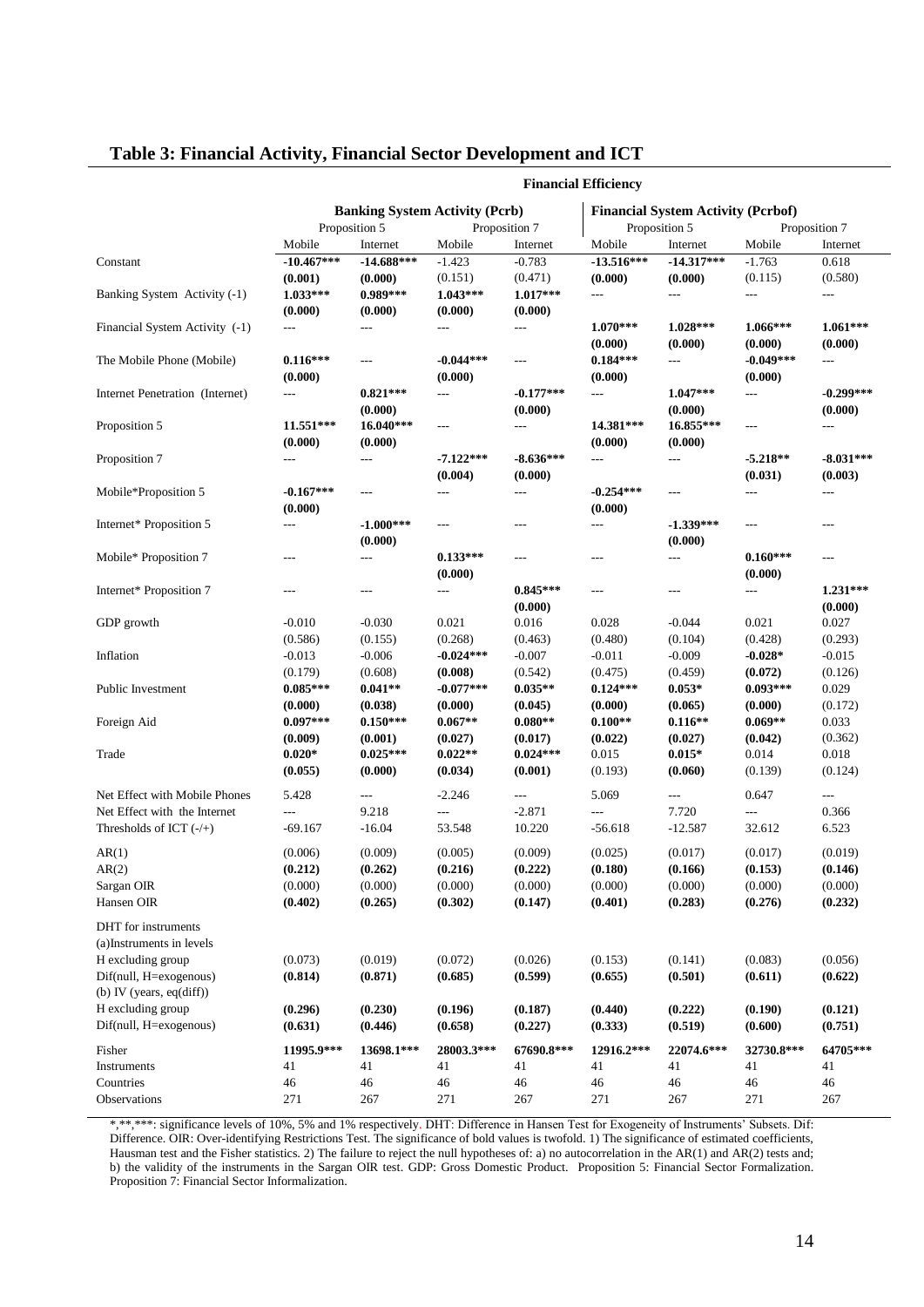#### **4.2 Further discussion of results and policy implications**

The findings can be discussed in three main strands, namely: implications for mobile/internet banking; implications for a quiet life and implications for ICT in reducing information asymmetry and surplus liquidity.

#### *4.2 1 Implications for mobile/internet banking*

We have established that in spite of the negative marginal impacts from financial informalization, the net effects from the interaction between informalization and ICT on private domestic credit is positive. This is contrary to intuition because mobile phones have been documented to be negatively (positively) correlated with the formal (formal) financial sector of Africa (see Asongu, 2013). Two insights merit emphasis here. On the one hand, the findings of Asongu (2013) are interpreted as correlations because they are based on crosssectional observations for the year 2009. On the other hand, the study does not build on interactions. Whereas the findings of this study enable us to infer causality, there are several explanations to the positive net effects, which we discuss in three main categories:(i) the usefulness of ICT transactions in the store of value, conversion of cash and transfer of stored value, (ii) the concepts of basic and partially integrated savings in ICT banking and (iii) banking in the Global System for ICT. We may deal with each in turn.

*First,* ICT banking enables users in developing countries to do three main things: (i) It provides users with the possibility of storing value or currency in a mobile phone connected to the internet. Both pseudo bank accounts from the user's mobile operator and real bank accounts from the formal banking sector are used, (ii) ICT enables the conversion of cash into and out of the stored value. Moreover, when conversion is linked to a formal bank account, users can visit banks to cash-out and cash-in. Stored value can be used by banks to boost financial activity or provide credit. (ii) The transfer of stored value between accounts with the help of internet/mobile banking is used by the formal banking sector (e.g. the use of Short Message Service (SMS) for security codes during internet banking).

Second, two types of mobile savings exist (see Demombynes & Thegeya, 2012). On the one hand, 'basic savings' represent the use of a standard ICT system of mobile transfer such as M-PESA to store money. This option of ICT savings does not an earn interest rate. On the other hand, a 'partially integrated' ICT savings system which earns interest is contingent on the presence of a bank account in a formal banking institution. The interest generated by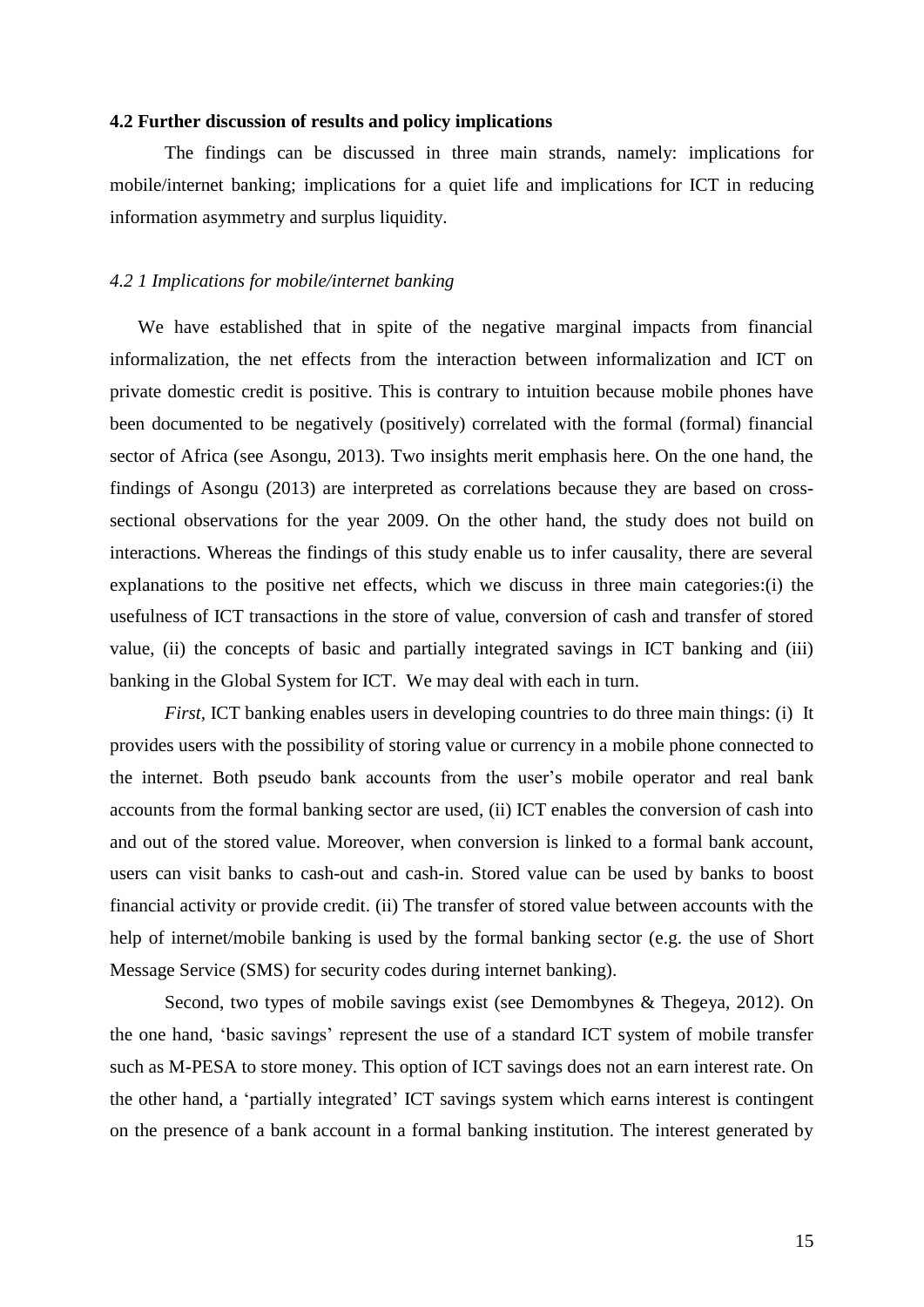the latter option is based on the savings that are used by banks to increase financial activity (or credit).

*Third*, a mobile phone connected to the internet with a savings account in a formal banking institution can contribute to increasing financial activity in the following ways: (i) ICT can be used as a store of value because the subscriber identity module (SIM) is similar to a smartcard (or virtual bank card), (ii) ICT can play the role of a point of sale (POS) terminal by enabling transactions and communications with the relevant financial institution (e.g. in the solicitation of transaction authorization) and (iii) ICT can be employed as an automated teller machine (ATM). In the light of the above, the mobile phone with an internet connection enables instant access to bank accounts for transactions.

#### *4.2.2 Implications for a quiet life*

While the discourse in Section 4.2.1 is linked to the findings in Table 3, it is important to also engage the implications of the results in Table 2 from which valid inferences could not be established because of post-estimation presence of autocorrelation in the residuals. The insignificant findings may be traceable to the fact that, whereas ICT interacts with financial sector development to increase financial activity, it at the same time increases savings in formal banking institutions. These increases in savings or liquid liabilities negatively bear on financial allocation efficiency. It is important to note that financial allocation efficiency (dependent variable in Table 2) is the transformation of liquid liabilities (of financial system deposits) into financial activity (outcome variable in Table 3).

Another possible explanation to the insignificant findings of financial allocation efficiency may be that banks are taking advantage of information sharing and ICT-related mobile/internet banking to enjoy a quiet life. The 'quiet of life hypothesis' (QLH) postulates that banks would take advantage of privileged information and positions to increase their profit margins instead of pursuing their fundamental role of financial allocation efficiency (Coccorese & Pellecchia, 2010; Coccorese, 2012). Hence, we are tempted to infer that African financial institutions may be taking advantage of ICT and related advantages to improve their margins in profit instead of increasing allocation efficiency. This is essentially because ICT should reduce informational rents associated with the high cost of credit because it diffuses information that potentially mitigates information asymmetry. As a policy implication, information sharing offices (like public credit registries [PCR] and private credit bureaus [PCB]) are essential in complementing information synchronisation from ICT in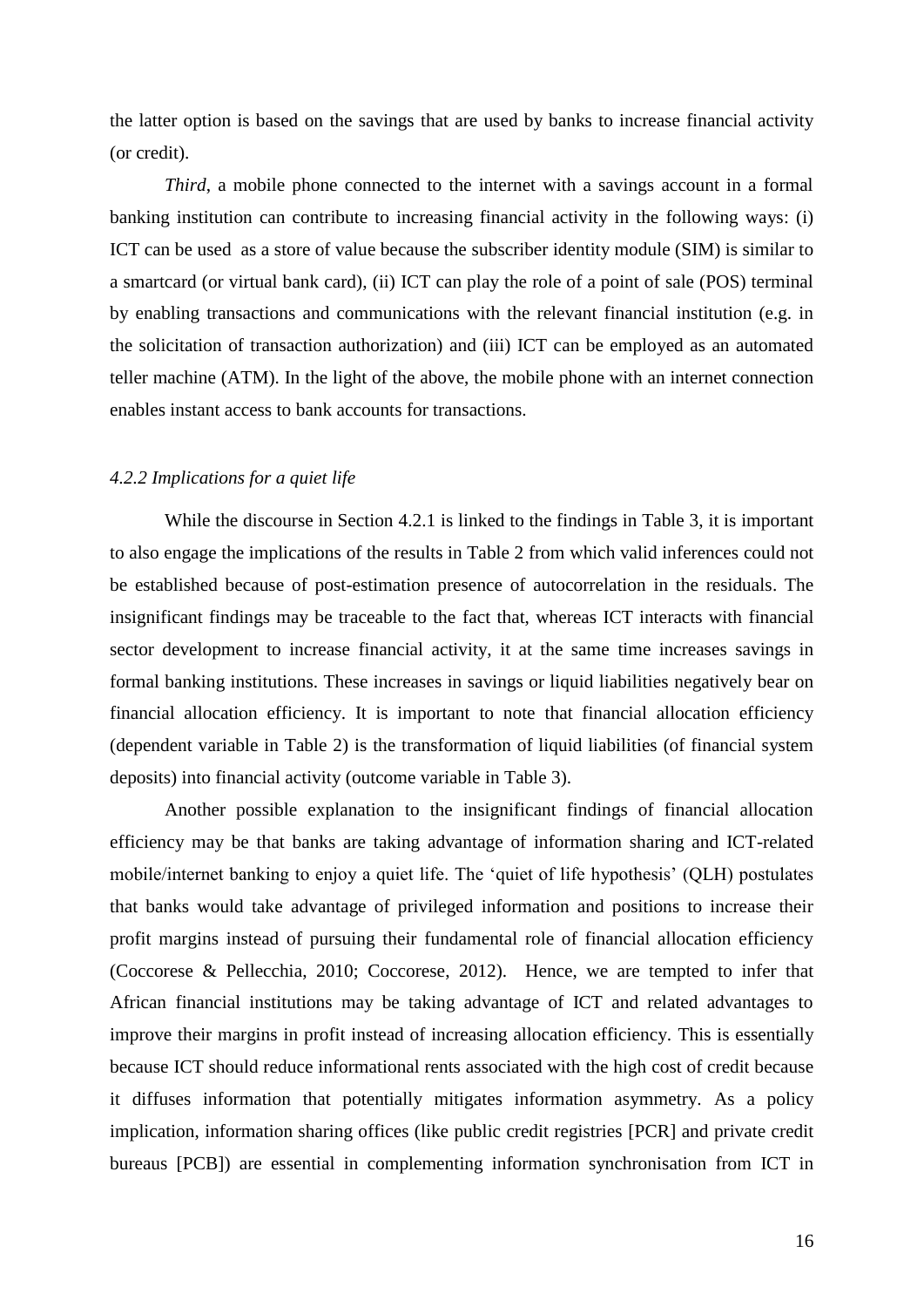reducing information asymmetry (between lenders and borrowers) for enhanced financial allocation efficiency.

#### *4.2.3 Implications for ICT of reducing information asymmetry and surplus liquidity*

The implications for ICT in complementing PCB and PCR in reducing information asymmetry for better financial allocation efficiency have twofold aspects. On one hand, ICTs enable these information sharing bureaus (ISB) to increase competition within the financial sector. This point has been articulated in this study by the interaction between ICT and financial sector development (financial sector formalization and informalization). In other words, with the advent of ICT, one financial sector may grow to the detriment of others. Consequently, the money supply shares of one financial sector may increase or decrease as a result of ICT. On the other hand, ICT also acts as a disciplinary device towards borrowers. This is evident from our findings from the perspective that the interaction between ICT and informalization has increasing marginal effects and some overall positive net effects. It implies that with the help of ICT, citizens could still resort to the formal financial sector in spite of financial informalization.

Whereas ICT combined with information sharing bureaus (ISB) can play the role of a disciplinary device by reducing informational rents that might have been previously enjoyed by banks, financial institutions may yet be unwilling to improve financial access if they are not persuaded of a higher repayment probability from borrowers. Hence, ICT and ISB provide performance incentives and reduce moral hazard by penalising borrowers who may be unafraid to lose their reputation and willing to resort to the informal financial sector as a viable alternative to the formal sector. It is within this framework that the net effect of ICT with informalization on private domestic credit is positive.

An implication of fundamental concern is that the relationship between ICT and financial formalization results in negative marginal effects on financial activity. Hence, ICT is a necessary but not a sufficient condition for enhanced allocation of credit. In addition to complementing ICT with ISB to potentially address the issue, the effectiveness of the complementarity would be improved with better synchronisation of information and recruitment of better quality human resources. These can be achieved via *inter alia*: reliable high-speed access to the internet, regular training of ISB staff and 'knowledge economy' driven economic policies. These ameliorations would contribute to enhancing the battle against the voluntary and involuntary keeping of surplus liquidity in two key ways. *First*, the discussed ICT and ISB instruments can be tailored to reduce the involuntary holding of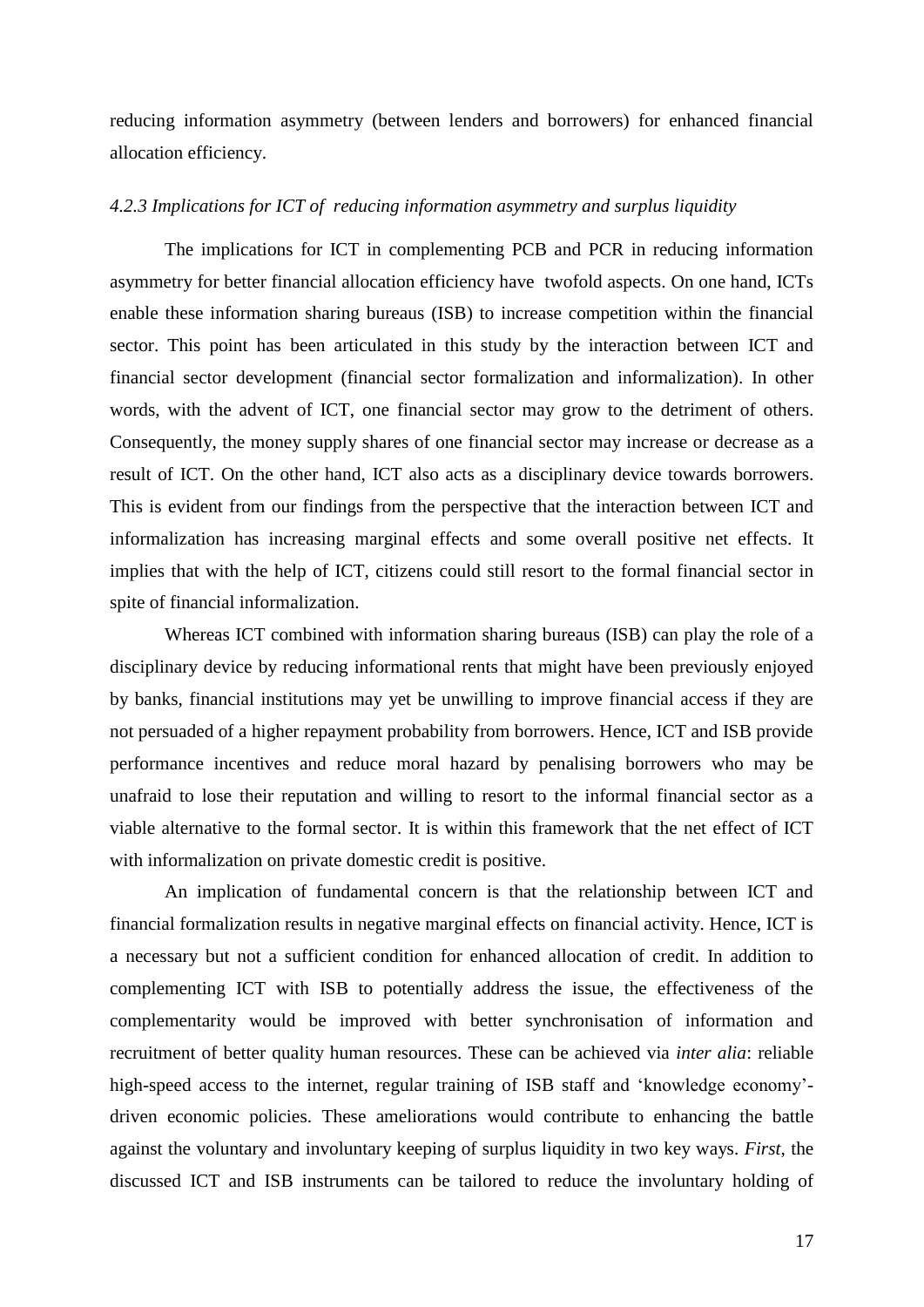surplus liquidity through: (i) facilitating contingency-oriented interbank borrowing and mitigation of issues related to transportation that may oblige banks in remote areas to hold surplus cash and (ii) easing bank constraints when it comes to updating their status at central banks in a bid to avoid them from holding reserves above statutory limits. *Second,* the engaged instruments could also be employed to decrease the involuntary keeping of cash through, among other things: easing bond market investments, improving opportunities so banks are able to invest in regional stock markets, reducing the incapacity of financial institutions to lend in scenarios of regulated interest rates and boosting of lending competition between banks.

#### **5. Conclusions and further research directions**

This study assesses the role of ICT (internet and mobile phone penetrations) in complementing financial sector development (financial formalization and informalization) for financial access. The empirical evidence is based on Generalised Method of Moments with 53 African countries for the period 2004-2011.The following findings are established from linkages between ICT, financial sector development and financial activity. *First,* from marginal effects, the interaction between ICT and financial formalization (informalization) decreases (increases) financial activity. *Second,* with regard to net effects, the expected signs are established for the most part. Hence, in spite of the negative marginal effects from financial informalization, the overall net effects are positive. *Third,* the potentially appealing interaction between ICT and informalization reveals positive thresholds that are within suggested ranges. These findings are discussed at three primary levels, notably in terms of: (i) marginal impacts, (ii) net effects and (iii) thresholds at which the marginal impacts with ICT change the sign of the unconditional effect of financial sector development. Policy implications are presented in three main strands. These comprise implications for (i) mobile/internet banking; (ii) a quiet life and (iii) ICT in reducing information asymmetry and surplus liquidity.

By introducing the concept of financial sector development, the study has united two streams of research by simultaneously contributing to the macroeconomic literature on measuring financial development and responding to the growing field of economic development by means of informal finance and ICT. Moreover, the empirical exercise has suggested a pragmatic way of disentangling the effect of various financial sectors on financial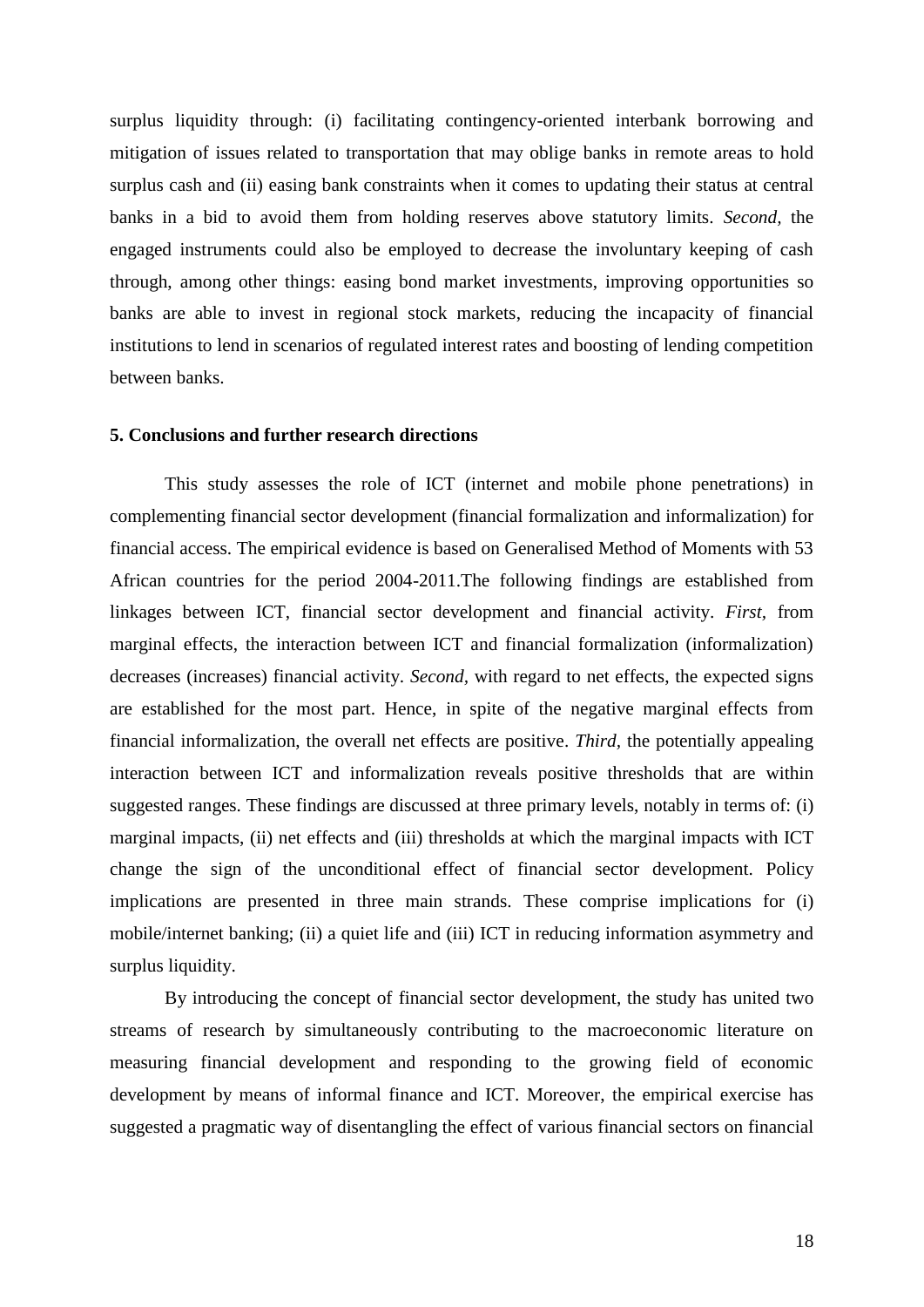development. Broadly speaking, our study have introduced hitherto unexplored concepts of financial sector formalization and informalization.

Future studies devoted to improving the extant literature can focus on assessing the established linkages throughout the conditional distribution of financial development. This recommendation is based on the fact that blanket policies based on established connections may be more effective if they are contingent on initial levels of financial development and tailored differently across countries with low, intermediate and high levels of financial development.

# **Appendices**

| <b>Variables</b>                    | <b>Signs</b> | <b>Variable Definitions</b>                                    | <b>Sources</b>    |
|-------------------------------------|--------------|----------------------------------------------------------------|-------------------|
| Banking System Efficiency           | <b>BcBd</b>  | Bank credit on Bank deposits                                   | World Bank (FDSD) |
| Financial System Efficiency         | FcFd         | Financial credit on Financial deposits                         | World Bank (FDSD) |
| Banking System Activity             | Prcb         | Private domestic credit from deposit banks (% of GDP)          | World Bank (FDSD) |
| <b>Financial System Activity</b>    | Prcbof       | Private domestic credit from financial institutions (% of GDP) | World Bank (FDSD) |
| Information and                     | Mobile       | Mobile phone subscriptions (per 100 people)                    | World Bank (WDI)  |
| Communication<br>Technology         | Internet     | Internet penetration (per 100 people)                          | World Bank (WDI)  |
| <b>Financial Sector Competition</b> | Prop. 5      | <b>Financial Sector Formalization</b>                          | Asongu $(2014b,$  |
|                                     | Prop. 7      | Financial Sector Informalization                               | 2015bc            |
| <b>Economic Prosperity</b>          | GDPg         | GDP Growth (annual %)                                          | World Bank (WDI)  |
| Inflation                           | Infl         | Consumer Price Index (annual %)                                | World Bank (WDI)  |
| Public Investment                   | PubIvt       | Gross Public Investment (% of GDP)                             | World Bank (WDI)  |
| Development Assistance              | <b>NODA</b>  | Total Net Official Development Assistance (% of GDP)           | World Bank (WDI)  |
| Trade openness                      | Trade        | Imports plus Exports in commodities (% of GDP)                 | World Bank (WDI)  |

**Appendix 1: Variable Definitions**

WDI: World Bank Development Indicators. FDSD: Financial Development and Structure Database.

|             | Variables                          | <b>Mean</b> | S.D    | Min.     | Max.   | <b>Observations</b> |
|-------------|------------------------------------|-------------|--------|----------|--------|---------------------|
|             | Financial System Depth (Fdgdp)     | 28.262      | 21.066 | 2.926    | 92.325 | 377                 |
| Financial   | Banking System Efficiency (BcBd)   | 68.118      | 27.725 | 14.804   | 171.85 | 402                 |
| Access      | Financial System Efficiency (FcFd) | 68.118      | 27.725 | 14.804   | 171.85 | 402                 |
|             | Banking System Activity (Pcrb)     | 72.722      | 35.884 | 22.200   | 252.88 | 377                 |
|             | Financial System Activity (Pcrbof) | 21.571      | 24.154 | 0.010    | 149.77 | 379                 |
| Fin. Sector | <b>Financial Formalization</b>     | 0.773       | 0.168  | 0.235    | 1.469  | 377                 |
| Competition | Financial Informalization          | 0.219       | 0.168  | $-0.469$ | 0.764  | 377                 |
| <b>ICT</b>  | Mobile Phone Penetration           | 36.659      | 32.848 | 0.214    | 171.51 | 420                 |
|             | Internet Penetration               | 6.822       | 8.852  | 0.031    | 51.00  | 414                 |
|             | Economic Prosperity (GDPg)         | 4.996       | 4.556  | $-17.66$ | 37.998 | 404                 |

#### **Appendix 2: Summary Statistics (2004-2011)**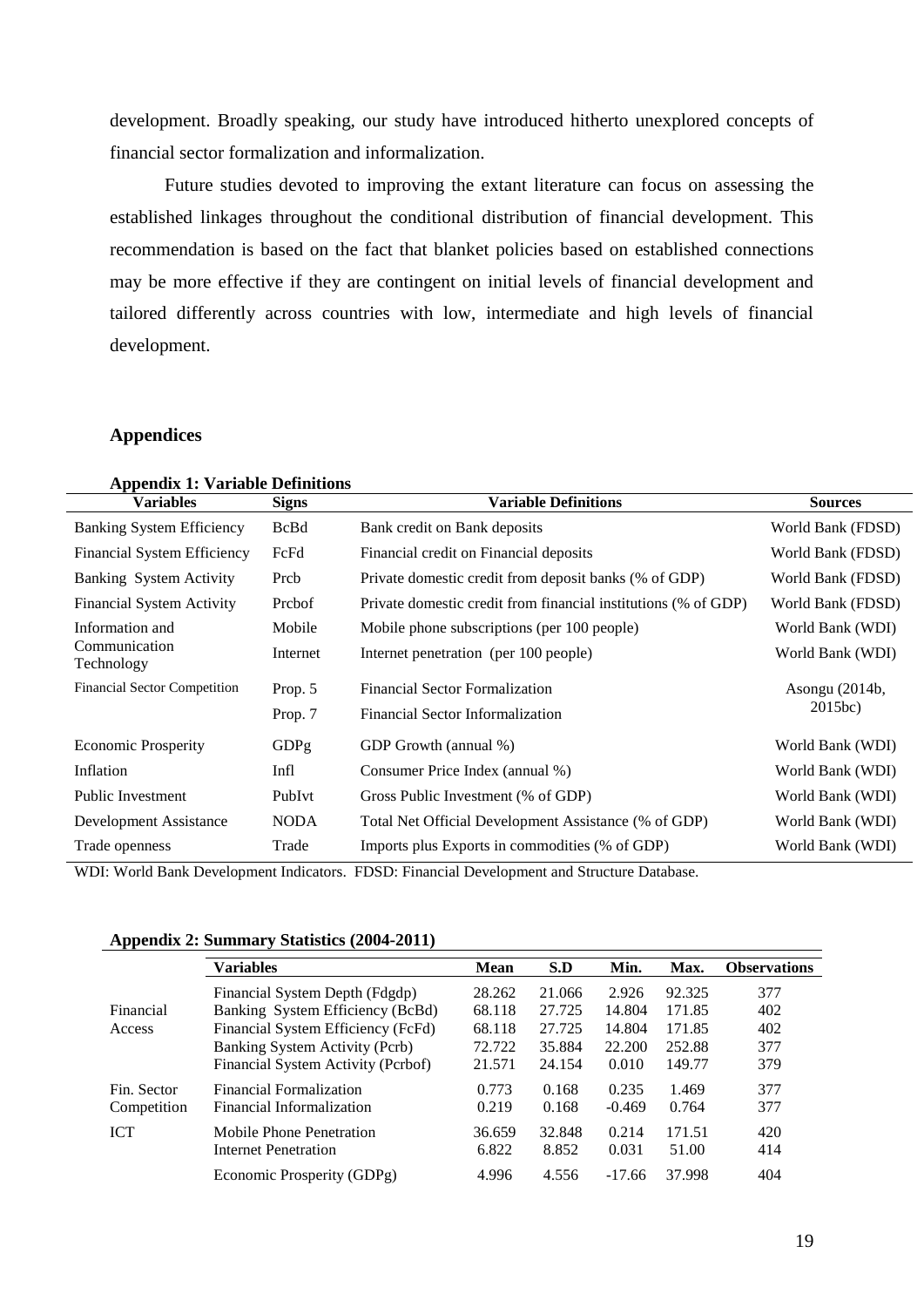| 0.509<br>0.500<br>0.000<br>1.000<br>Low Income Countries<br>Income<br>0.490<br>0.500<br>0.000<br>1.000<br>Levels and<br>Middle Income Countries<br>0.493<br>0.000<br>1.000<br>0.415<br>Legal<br>English Common Law | Control<br>Variables | Inflation<br>Public Investment<br>Development Assistance<br>Trade Openness (Trade) | 7.801<br>74.778<br>10.396<br>80.861 | 4.720<br>1241.70<br>12.958<br>32.935 | $^{(1)}$<br>$-8.974$<br>0.027<br>24.968 | 43.011<br>24411<br>147.05<br>186.15 | 357<br>387<br>411<br>392 |
|--------------------------------------------------------------------------------------------------------------------------------------------------------------------------------------------------------------------|----------------------|------------------------------------------------------------------------------------|-------------------------------------|--------------------------------------|-----------------------------------------|-------------------------------------|--------------------------|
| Origins<br>0.000<br>1.000<br>0.584<br>0.493<br>Civil Law                                                                                                                                                           |                      |                                                                                    |                                     |                                      |                                         |                                     | 424<br>424<br>424<br>424 |

S.D: Standard Deviation. Min: Minimum. Max: Maximum. M2: Money Supply. Fdgdp: Financial deposits(liquid liabilities). BcBd: Bank credit on Bank deposits. FcFd: Financial credit on Financial deposits. Pcrb: Private domestic credit from deposit banks. Pcrbof: Private domestic credit from deposit banks and other financial institutions. Dbacba: Deposit bank assets on central bank assets plus deposit bank assets. GDPg: GDP growth.

**Appendix 3: Correlation Analysis (Uniform sample size : 291)**

| <b>Financial Access</b> |       |                      | Info. Asymmetry | <b>FS Competition</b> |          |        |          | <b>Control Variables</b> |           |          |             |          |              |
|-------------------------|-------|----------------------|-----------------|-----------------------|----------|--------|----------|--------------------------|-----------|----------|-------------|----------|--------------|
| <b>Fin. Efficiency</b>  |       | <b>Fin. Activity</b> |                 |                       |          |        |          |                          |           |          |             |          |              |
| <b>BcBd</b>             | FcFd  | Prcb                 | Pcrbof          | Mobile                | Internet | Prop.5 | Prop.7   | GDPg                     | Inflation | PubIvt   | <b>NODA</b> | Trade    |              |
| 1.000                   | 0.859 | 0.490                | 0.495           | 0.117                 | 0.140    | 0.119  | $-0.097$ | $-0.016$                 | $-0.144$  | $-0.169$ | $-0.133$    | $-0.176$ | <b>B</b> cbd |
|                         | 1.000 | 0.583                | 0.743           | 0.224                 | 0.149    | 0.384  | $-0.365$ | $-0.056$                 | $-0.097$  | $-0.149$ | $-0.179$    | $-0.189$ | FcFd         |
|                         |       | 1.000                | 0.922           | 0.523                 | 0.707    | 0.591  | $-0.580$ | $-0.092$                 | $-0.089$  | $-0.055$ | $-0.343$    | 0.093    | Pcrb         |
|                         |       |                      | 1.000           | 0.495                 | 0.558    | 0.685  | $-0.676$ | $-0.088$                 | $-0.073$  | $-0.057$ | $-0.324$    | 0.019    | Perbof       |
|                         |       |                      |                 | 1.000                 | 0.629    | 0.416  | $-0.392$ | $-0.192$                 | $-0.136$  | 0.088    | $-0.496$    | 0.195    | Mobile       |
|                         |       |                      |                 |                       | 1.000    | 0.379  | $-0.370$ | $-0.082$                 | $-0.025$  | $-0.024$ | $-0.373$    | 0.117    | Internet     |
|                         |       |                      |                 |                       |          | 1.000  | $-0.983$ | $-0.004$                 | 0.008     | 0.128    | $-0.246$    | 0.119    | Prop.5       |
|                         |       |                      |                 |                       |          |        | 1.000    | 0.018                    | $-0.061$  | $-0.125$ | 0.224       | $-0.105$ | Prop.7       |
|                         |       |                      |                 |                       |          |        |          | 1.000                    | $-0.169$  | 0.129    | 0.122       | 0.037    | GDPg         |
|                         |       |                      |                 |                       |          |        |          |                          | 1.000     | $-0.081$ | $-0.0004$   | $-0.006$ | Inflation    |
|                         |       |                      |                 |                       |          |        |          |                          |           | 1.000    | 0.059       | 0.130    | PubIvt       |
|                         |       |                      |                 |                       |          |        |          |                          |           |          | 1.000       | $-0.309$ | <b>NODA</b>  |
|                         |       |                      |                 |                       |          |        |          |                          |           |          |             | 1.000    | Trade        |

BcBd: Bank credit on bank deposits. FcFd: Financial credit on Financial deposits. Pcrb: Private domestic credit from depositbanks. Pcrbof: Private domestic credit from deposit banks and other financial institutions. Info: Information. Mobile: Mobile phone penetration. Internet: Internet penetration. Prop.5: Financial Sector Formalization. Prop. 7: Financial Sector Informalization. GDPg: GDP growth. Popg: Population growth. PubIvt: Public Investment. NODA: Net Official Development Assistance. Info: Information. FS Competition: Financial Sector Competition.

#### **Appendix 4: Persistence of the dependent variables**

|              | Deposits | <b>Financial Efficiency</b> |        | <b>Financial Activity</b> |        |
|--------------|----------|-----------------------------|--------|---------------------------|--------|
|              | Fdgdp    | <b>BcBd</b>                 | FcFd   | Pcrd                      | Perdof |
| $Fdgdp(-1)$  | 0.990    |                             |        |                           |        |
| $BcBd(-1)$   |          | 0.9438                      |        |                           |        |
| $FcFd(-1)$   |          |                             | 0.9815 |                           |        |
| Pcrd $(-1)$  |          |                             |        | 0.9919                    |        |
| $Pcrdof(-1)$ |          |                             |        |                           | 0.9945 |

BcBd: Bank credit on bank deposits. FcFd: Financial credit on Financial deposits. Pcrb: Private domestic credit from deposit banks. Pcrbof: Private domestic credit from deposit banks and other financial institutions.. Fdgdp(-1): Lagged value of Financial system deposits.

#### **References**

Adeusi, S. O., Azeez, B. A., & Olanrewaju, H. A., (2012). "The Effect of Financial Liberalization on the Performance of Informal Capital Market", *Research Journal of Finance and Accounting*, 3(6), pp. 1-16.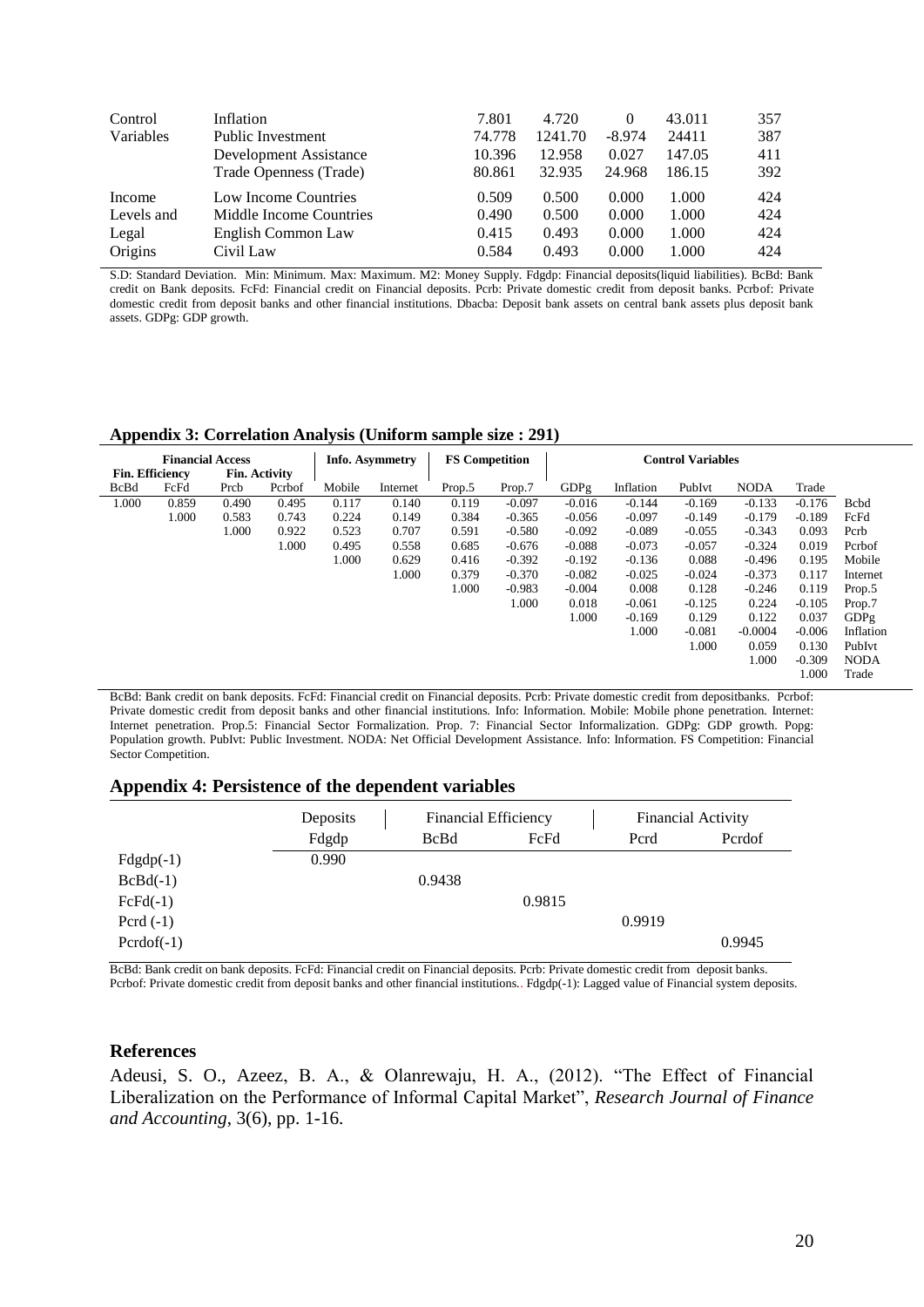Al-Obaidan, A, M., (2008). "Efficiency Effect of Openness in the Banking Industry of Emerging Markets", *International Research Journal of Finance and Economics*, 17(July), pp. 92-104.

Aminuzzaman, S., Baldersheim, H., & Jamil, I., (2003). "Talking back! Empowerment and mobile phones in rural Bangladesh: a study of the village phone scheme of Grameen Bank", *Contemporary South Asia*, 12(3), pp. 327-348.

Andonova, V., (2006). "Mobile phones, the Internet and the institutional environment", *Telecommunications Policy*, 30(1), pp. 29-45.

Asongu, S. A. (2013). "How Has Mobile Phone Penetration Stimulated Financial Development in Africa", *Journal of African Business*, 14(1), pp. 7-18.

Asongu, S. A., (2014a). "Correcting Inflation with Financial Dynamic Fundamentals: Which Adjustments Matter in Africa?", *Journal of African Business*, 15(1), pp. 64-73.

Asongu, S. A., (2014b). "Knowledge Economy and Financial Sector Competition in African Countries", *African Development Review*, 26(2), pp. 333-346.

Asongu, S. A., (2014c). "Financial development dynamic thresholds of financial globalisation: evidence from Africa", *Journal of Economic Studies*, 41(2), pp. 166-195.

Asongu, S. A., (2015a). "Conditional Determinants of Mobile Phones Penetration and Mobile Banking in Sub-Saharan Africa", *Journal of the Knowledge Economy*, DOI: 10.1007%2Fs13132-015-0322-z

Asongu, S. A., (2015b). "Liberalisation and Financial Sector Competition: A Critical Contribution to the Empirics with an African Assessment", *South African Journal of Economics*, 83(3), pp. 425-451.

Asongu, S. A., (2015c). "Financial Sector Competition and Knowledge Economy: Evidence from SSA and MENA Countries", *Journal of the Knowledge Economy*, 6(4), pp. 717-748.

Asongu S. A. & De Moor, L., (2016). "Financial globalisation dynamic thresholds for financial development: evidence from Africa", *European Journal of Development Research*: DOI:10.1057/ejdr.2016.10.

Asongu, S. A., & Nwachukwu, J. C., (2016a)."The role of governance in mobile phones for inclusive human development in Sub-Saharan Africa", *Technovation*, 55-56 (September,October), pp. 1-13.

Asongu, S. A., & Nwachukwu, J. C., (2016b). "The Mobile Phone in the Diffusion of Knowledge for Institutional Quality in Sub-Saharan Africa", *World Development*, 86(October), pp. 133-147.

Arellano, M., & Bover, O., (1995). "Another Look at the Instrumental Variable Estimation of Error Component Model" .*Journal of Econometrics*, 68(1), pp. 29-52.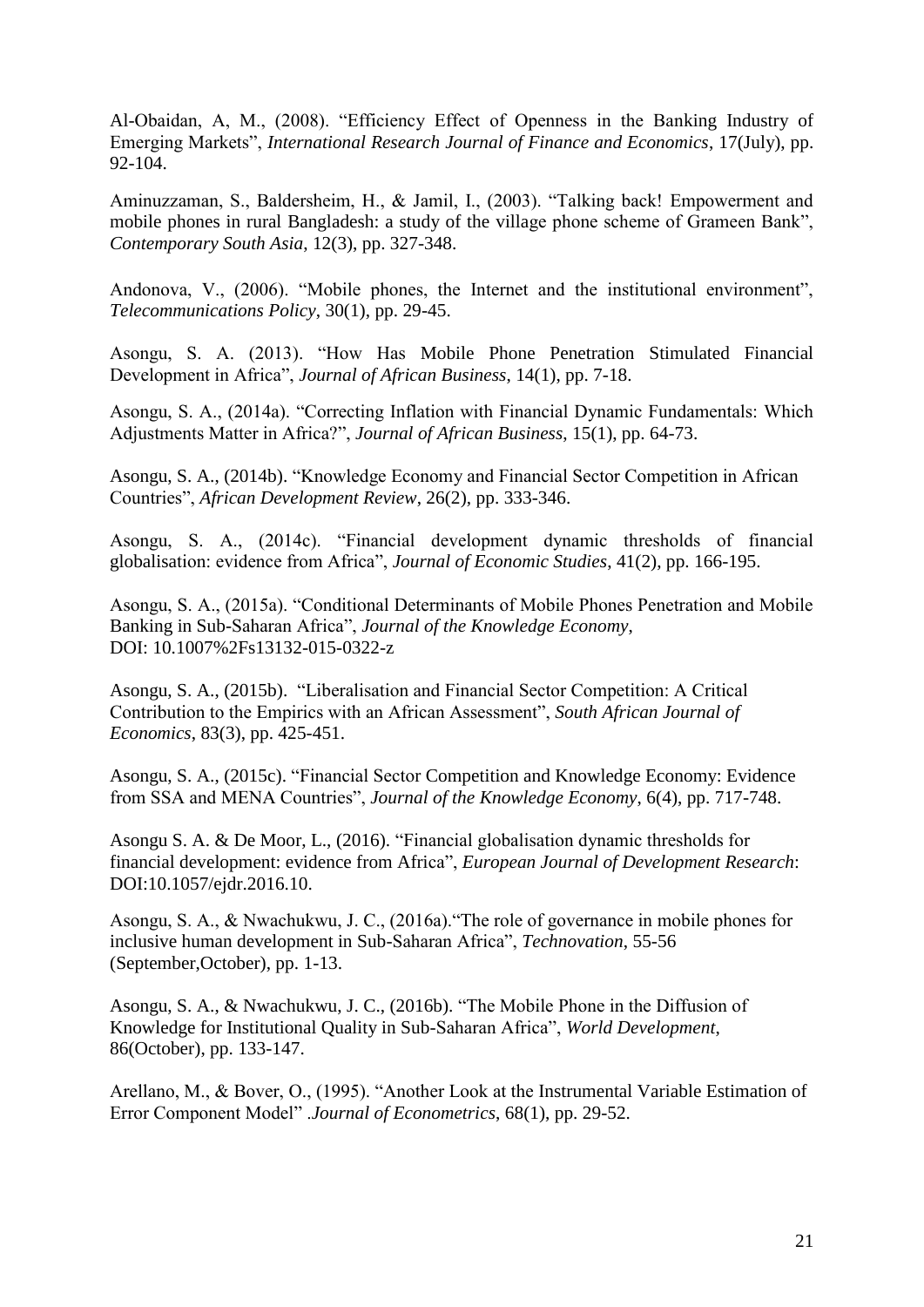Arestis, P., Demetriades, P. O., Fattouh, B., & Mouratidis, K., (2002). "The impact of financial liberalisation policies on financial development: evidence from developing countries", *International Journal of Finance and Economics*, 7(2), pp. 109-121.

Asongu, S. A., Nwachukwu, J., & Tchamyou, S. V., (2016), "Information Asymmetry and Financial Development Dynamics in Africa", *Review of Development Finance.* DOI: 10.1016/j.rdf.2016.09.001.

Ataullah, A., Cockerill, T., & Le, H., (2004). "Financial liberalization and bank efficiency: a comparative analysis of India and Pakistan", *Applied Economics*, 36(17), pp. 1915-1924.

Aryeetey, E., (2005). "Informal Finance and Private Sector Development in Africa", *Journal of Microfinance*, 7(1), pp. 13-37.

Baltagi, B. H., (2008). "Forecasting with panel data", *Journal of Forecasting*, 27(2), pp. 153- 173.

Bartels, F. L., Alladina, S. N., & Lederer, S., (2009), "Foreign Direct Investment in Sub-Saharan Africa: Motivating Factors and Policy Issues", *Journal of African Business*, 10(2), pp. 141-162.

Batuo, M. E., & Kupukile, M., (2010), "How can economic and political liberalization improve financial development in African countries?", *Journal of Financial Economic Policy*, 2(1), pp. 35-59.

Bergemanny, D., Heumannz, T., & Morris, S., (2015). "Information and Market Power", Department of Economics, Yale University, New Haven, [https://economics.wustl.edu/files/economics/imce/bergemann\\_paper.pdf](https://economics.wustl.edu/files/economics/imce/bergemann_paper.pdf) (Accessed: 16/08/2016).

Boyd, J. H., Levine, R., & Smith, B. D., (2001), "The impact of inflation on financial sector performance", *Journal of Monetary Economics*, 47(2), pp. 221-248.

Brambor, T., Clark, W. M., and Golder, M., (2006). "Understanding Interaction Models: Improving Empirical Analyses", *Political Analysis*, 14 (1), pp. 63-82.

Chen, C., (2009). "Bank Efficiency in Sub-Saharan African Middle-Income Countries", *IMF Working Paper*, No. WP/09/14, Washington.

Claus, I., & Grimes, A., (2003). "Asymmetric Information, Financial Intermediation and the Monetary Transmission Mechanism: A Critical Review", *NZ Treasury Working Paper* No. 13/019, Wellington.

Coccorese, P., (2012), "Information sharing, market competition and antitrust intervention: a lesson from the Italian insurance sector", *Applied Economics*, 44(3), pp. 351-359.

Coccorese, P., & Pellecchia, A., (2010), "Testing the 'Quiet Life' Hypothesis in the Italian Banking Industry", *Economic Notes by Banca dei Paschi di Siena SpA*, 39(3), pp. 173-202.

Darley, W. K., (2012), "Increasing Sub-Saharan Africa's Share of Foreign Direct Investment: Public Policy Challenges, Strategies, and Implications", *Journal of African Business*, 13(1),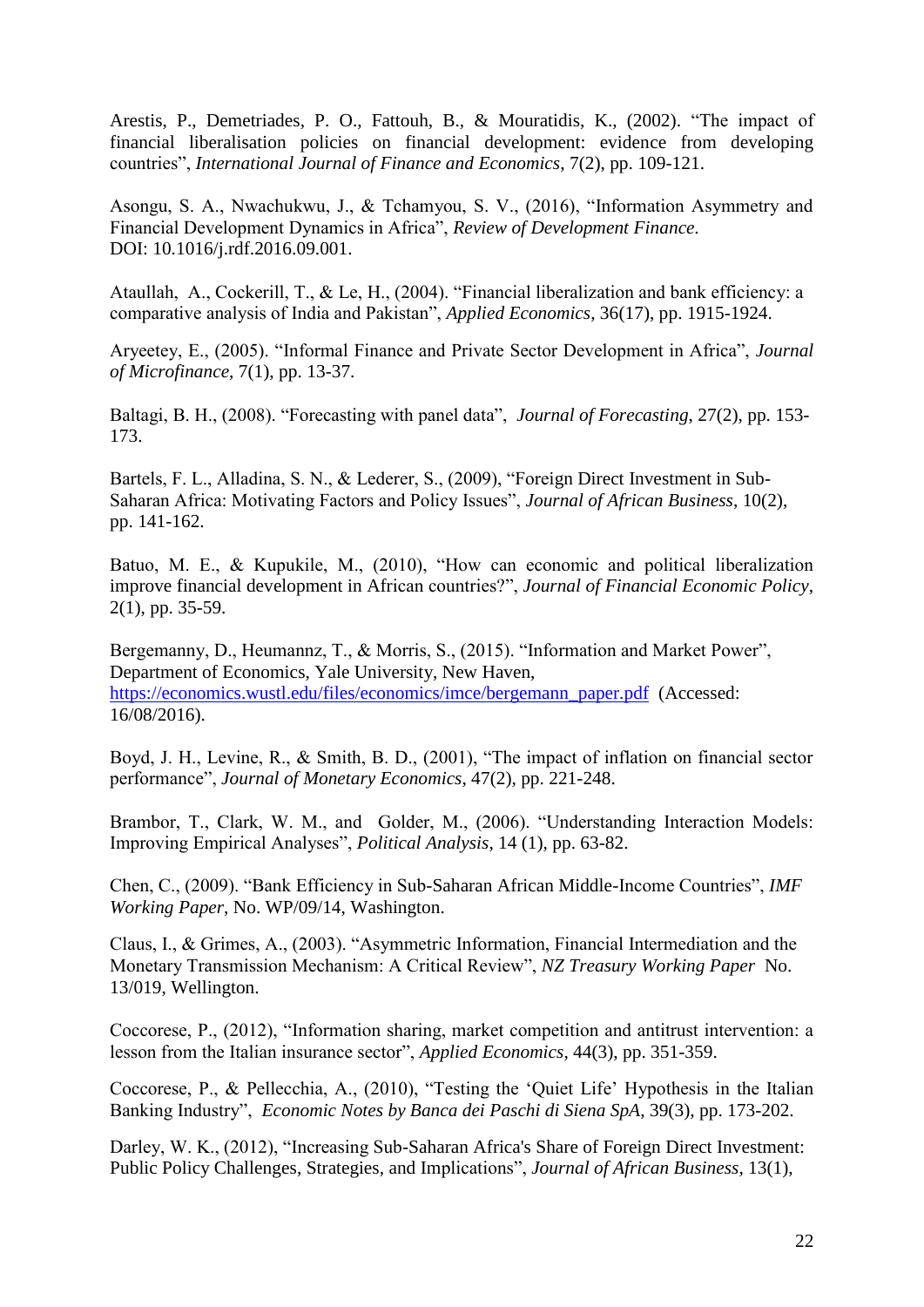pp. 62-69.

Demombynes, G., & Thegeya, A. (2012). "Kenya's mobile revolution and the promise of mobile savings". *World Bank Policy Research Working Paper*, No. 5988, Washington.

Dewan, S., & Ramaprasad, J., (2014). "Social media, traditional media and music sales", *MIS Quarterly*, 38(1), pp. 101-128.

Do, Q. T., & Levchenko, A. A., (2004), "Trade and financial development", World Bank Policy *Research Working Paper* No. 3347, Washington.

Easterly, W., (2005). "What did structural adjustment adjust? The association of policies and growth with repeated IMF and World Bank adjustment loans," *Journal of Development Economics*, 76(1), pp. 1-22.

Fouda, O. J. P., (2009), "The excess liquidity of banks in Franc zone: how to explain the paradox in the CEMAC", *Revue Africaine de l'Integration*, 3(2), pp. 1-56.

Goel, R. K., & Hsieh, E. W. T., (2002). "Internet Growth and Economic Theory", *Netnomics*, 4(2), pp. 221–225.

Greenwood, J., & Jovanovic, B., (1990), "Financial development, growth and distribution of income", *Journal of Political Economy*, 98(5), pp. 1076-1107.

Hauner, D., & Peiris, S. J., (2005). "Bank Efficiency and Competition in Low-Income Countries:The Case of Uganda", *IMF Working Paper*, No. WP/05/240, Washington.

Huang, Y., (2011). "Private Investment and financial development in a globalised world", *Empirical Economics*, 41(1), pp. 43-56.

Huang, Y., (2005), "What determines financial development?", Bristol University, *Discussion Paper* No. 05/580, Bristol.

Huang, Y., & Temple, J. R. W., (2005), "Does external trade promote financial development?" *CEPR Discussion Paper* No. 5150, London.

Huybens, E., & Smith, B. D., (1999), "Inflation, financial markets and long-run real activity", *Journal of Monetary Economics*, 43(2), pp. 283-315.

IMF (2008, October). "International Financial Statistics Yearbook, 2008", IMF Statistics Department.

Jaffee, D., & Levonian, M., (2001), "Structure of banking systems in developed and transition economies", *European Financial Management*, 7 (2), pp. 161-181.

Kablan, S., (2009). "Mesure de l'Efficacité des Banques dans les Pays en Voie de Développement: Le Cas de l'Union Economique et Monetaire Ouest Africaine (UEMOA) ", *African Development Review*, 21(2), pp. 367-369.

Kablan, S., (2010). "Banking efficiency and financial development in Sub-Saharan Africa", *IMF Working Paper* No*.*10/136, Washington*.*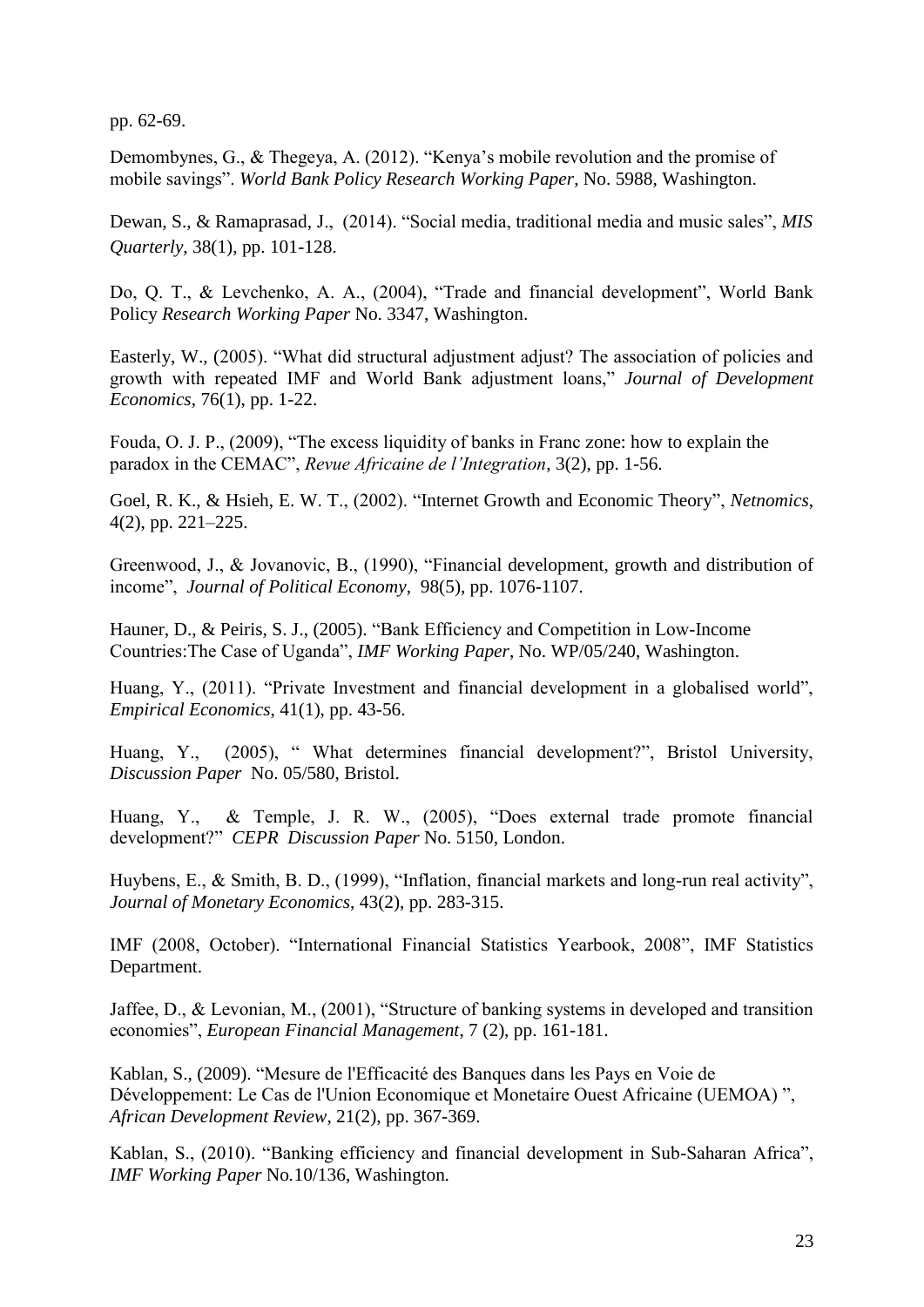Love, I., & Zicchino, L., (2006). "Financial Development and Dynamic Investment Behaviour: Evidence from Panel VAR" .*The Quarterly Review of Economics and Finance*, 46(2), pp. 190-210.

Levine, R., (1997), "Financial development and economic growth: Views and agenda", *Journal of Economic Literature*, 35(2), pp. 688-726.

Meagher, K., (2013). "Unlocking the Informal Economy: A Literature Review on Linkages Between Formal and Informal Economies in the Developing Countries", *WIEGO Working Paper* No. 27, Cambridge.

Mensah, E., Abor, J., Aboagye, A.Q.Q., & Adjasi, C. K. D., (2012). Enhancing the Economic Growth of Africa: Does Banking Sector Efficiency Matter?, in Kojo Menyah, Joshua Abor (ed.) *Finance and Development in Africa (Research in Accounting in Emerging Economies, Volume 12 Part B)* Emerald Group Publishing Limited, pp.1 - 23.

Muto, M., & Yamano, T., (2009). "The Impact of Mobile Phone Coverage Expansion on Market Participation: Panel Data Evidence from Uganda", *World Development*, 37(12), pp. 1887-1896.

Osabuohien, E. S., & Efobi, E. R., (2013). "Africa's Money in Africa", *South African Journal of Economics*, 81(2), pp. 292-306.

O'Toole, C. M., (2014). "Does Financial Liberalization Improve Access to Investment Finance in Developing Countries?", *Journal of Globalization and Development,* 5(1), pp. 41- 74.

Penard, T., Poussing, N., Yebe, G. Z., & Ella, P. N., (2012). "Comparing the Determinants of Internet and Cell Phone Use in Africa : Evidence from Gabon ", *Communications & Strategies*, 86(2), pp. 65-83.

Rolfe, R. J., & Woodward, D. P.,(2004). "Attracting foreign investment through privatization: the Zambian experience", *Journal of African Business*, 5(1), pp.5-27.

Roodman, D., (2009a). "A Note on the Theme of Too Many Instruments", *Oxford Bulletin of Economics and Statistics*, 71(1), pp. 135-158.

Roodman, D., (2009b). "How to do xtabond2: An introduction to difference and system GMM in Stata", *Stata Journal*, 9(1), pp. 86-136.

Saint Paul, G., (1992), "Technological choice, financial markets and economic development", *European Economic Review*, 36(4), pp. 763-781.

Saxegaard, M., (2006), "Excess liquidity and effectiveness of monetary policy: evidence from sub-Saharan Africa", *IMF Working Paper* No. 06/115, Washington.

Tchamyou, S. V., (2016). "The role of knowledge economy in African business", *Journal of the Knowledge Economy,* DOI: 10.1007/s13132-016-0417-1.

Tchamyou, S. V., & Asongu, S. A., (2017). "Information Sharing and Financial Sector Development in Africa", *Journal of African Business*, 17(1), pp. 24-49.